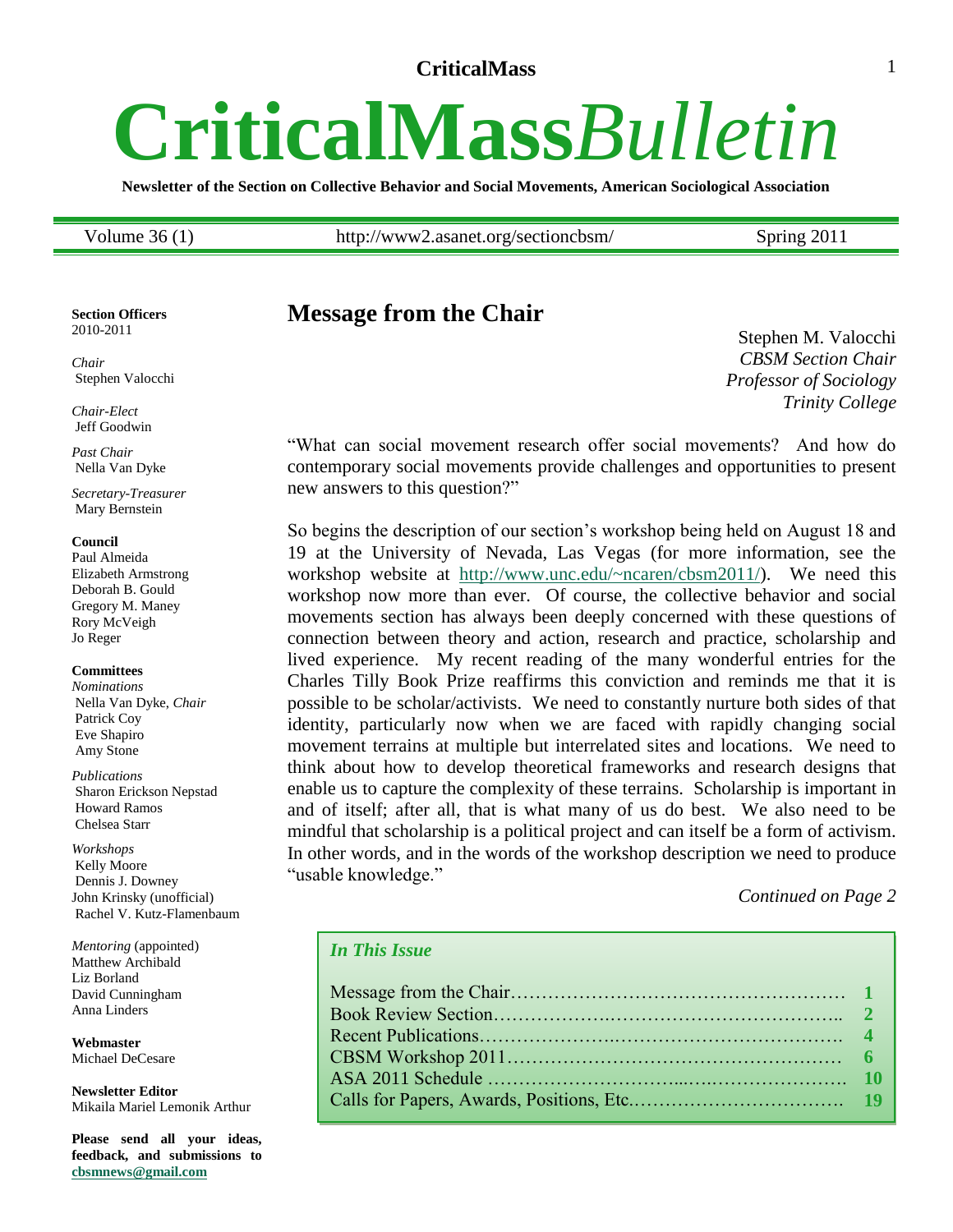I am writing as the Arab Spring(s) are upon us and demands for democracy come from 'lived experience' even as this experience is communicated and interpreted in cyber space. I write this as the United States "celebrates" the death of Osama Bin Laden even as we struggle with an unimaginative and failed foreign policy. I write this as "business as usual" returns to Wall Street while poverty, unemployment, and social inequality worsens not only in this country but in many of the "advanced" industrial societies. I write this as a reenergized Republican Party has shifted the political discourse away from health care and progressive tax reform (and even that discourse was bereft of any real social justice goals) to the dangers of deficits and attacks on women's reproductive freedom. I write this in the midst of a reenergized labor movement that has responded to the vicious attacks on the hard-won rights of collective bargaining among public sector workers in Wisconsin and many other states with days and weeks of rage and political mobilization. I write this knowing that, despite the lack of large scale social protest, many individuals and groups are engaged in projects of social, political, and cultural change. We need to attend to all these inequalities and the efforts both large and small to address them. So please attend the workshop and the many CBSMrelated sessions at the ASA Meetings in Las Vegas. Most importantly, attend the CBSM Section Reception Monday August 22, 5:00 – 9:00 PM held jointly with the Sexualities Section!

The reception will be held off-site at the **Erotic Heritage Museum** only a short distance from the conference hotels located at 3275 Industrial Road (5 minute cab ride; 20 minute walk). Thank you Barbara Brents and Mary Bernstein for all your hard work getting this together! Check out the website: **eroticheritagemuseumlasvegas.com**

Later in this issue of *CriticalMass*, you will find more detail information about the Workshop and about CBSM-related sections at the ASA meetings. We'll see you there.

#### **Book Review**

<span id="page-1-0"></span>**Roy, William. 2010.** *Reds, Whites, and Blues: Social Movements, Folk Music, and Race in the United States***. Princeton University Press. 310 pages; \$35.00, cloth or ebook.**

*William F. Danaher College of Charleston*

Bill Roy's excellent book is a welcome addition to sociology, particularly to the sociology of music and social movements. Roy's contribution here is to show how music is socially organized, why social context matters, and how music making by organized groups can spur on social change via social movements. Music making contrasts with music itself in that it focuses on how and why people make music. Roy covers two important instances of music making in social movements: the Old Left and Civil Rights. For Roy, music is never about the music "per se" but how it is created, adopted and used by these groups. He offers a well-grounded analysis of how music was done by the people involved and what music actually did for these movements. He reminds us, that to be effective, music should lead to a solidarity among social movement members that lends itself to the goal of social change. To demonstrate how this happens, Roy takes us across time and shows why these two social movements are still seen by many as the most important in U.S. history. In the process, Roy also explodes some misconceptions about music and social movements. For instance, he notes that popular music of the late 1960s and early 1970s never had the kind of effect on social change that we sometimes believe. It was the organized attempts of social movement organizations that led to true change. Roy does all this through a carefully crafted sociological argument tested via a thorough analysis of the historical record.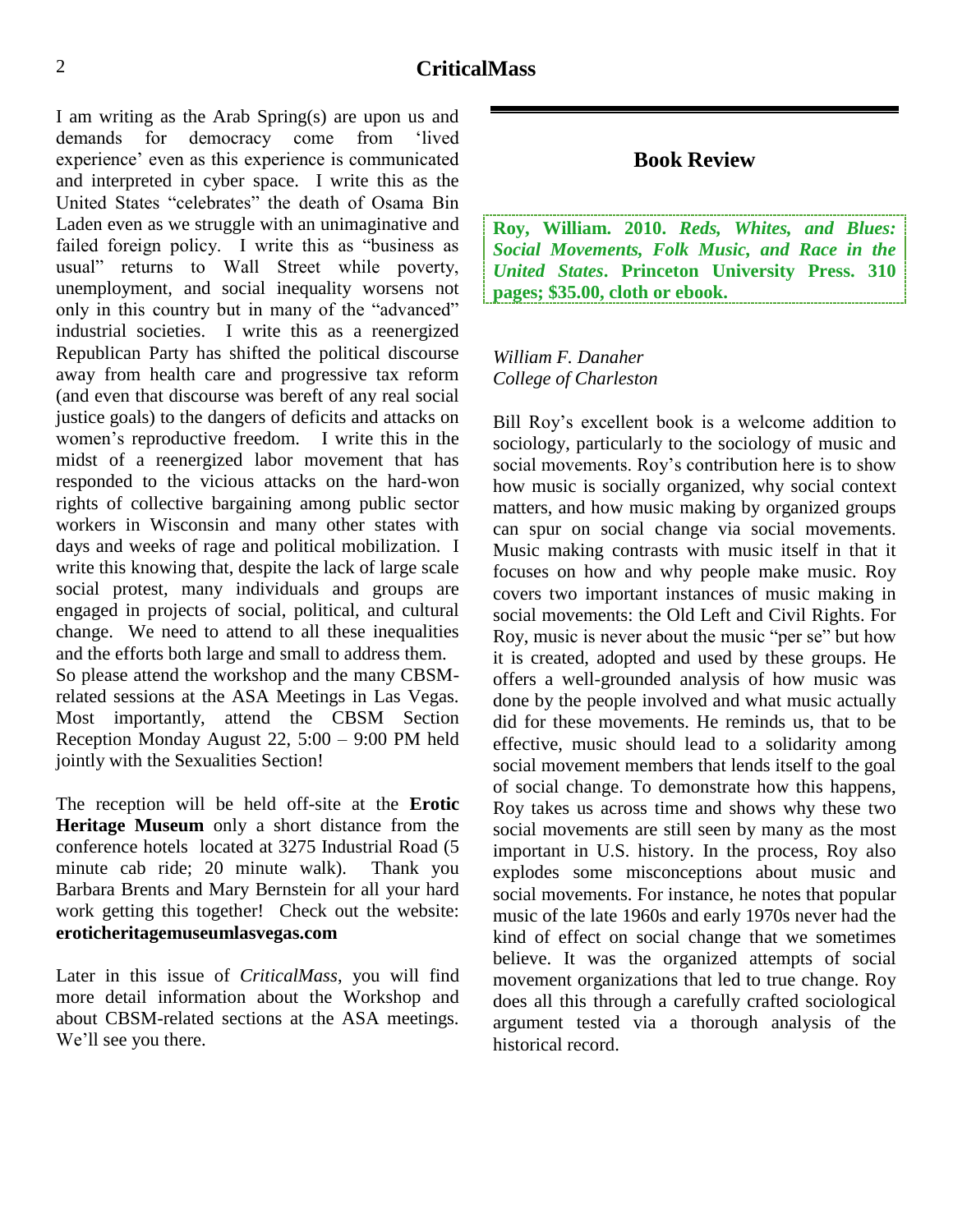Roy begins by defining a social movement and clearly explaining why it can be important ingredient leading to social change and for remedying societal inequalities. He then answers the question of "what is sociological about music?" For Roy, music is best analyzed sociologically, especially in the context of social movements, when it is social activity. Essential to his analysis is the role race played in these social movements, how music was related to race, and how those involved social constructed music around race. For that matter, Roy is concerned with how this is still done. He carefully considers the part race played based on the interactions of social movement participants around folk music. While both the Old Left and Civil Rights movements sought to change the way people thought about race and the way different races were treated in society, they went about it in different ways and with different outcomes.

Roy reminds us that music can be an important marker between the "us" and "them," leading to inclusion or exclusion and socially constructed categories. His account of how folk music was socially constructed as a cultural project by academics and antiquarians demonstrates music's importance as a social and cultural creator of boundaries, rights, and responsibilities. For instance, to make the plight of poor whites and African Americans important and real, the first purveyors of folk music attempted to emulate a European model of "the folk" as pure and untainted by modern society; groups worthy of comparison with music written by educated elites and a pure manifestation of the American spirit. This creation of folk music as a genre made it a vehicle prime for use in social movements to come but also limited its use and, to some extent, it's impact. Roy deftly outlines how folk music was socially constructed in a way that led people to think differently about race but, most importantly, to *interact* differently with other races. Early cultural entrepreneurs lauded the importance and purity of rural African American music in a way that created an opening for later interactions in the second folk music project of the '50s and '60s. Had not cultural entrepreneurs, such as John and Alan Lomax and Pete Seeger, been so dedicated to establishing legitimacy and authenticity for folk music, its impact would have been weaker than it was. Roy presents brief biographical accounts of these figures but mostly discusses their importance as cultural entrepreneurs via their social interactions within institutional and organizational frameworks. His description of the relationship between John Lomax and Hudie Ledbetter (e.g. Leadbelly) is especially telling in relation to racial contradictions of the time.

While the Old Left was able to establish folk music as "music of the people," folk music would not gain popularity with the public until the Civil Rights movement. This had its disadvantages for the Old Left; for instance, when they supported Henry Wallace for president in 1948, their attempts fell flat. In some ways, this was a matter of being disconnected with the very folk they sought to influence. Academics and antiquarians established folk music as important but not with the folk themselves. Indeed, most of the folk didn't know that's who they were. In the interim between the two social movements, something important occurred. A folk project to disseminate music to the people involved in social movements was created, mostly notably by the Highlander School in Monteagle, Tennessee under the leadership of Myles Horton. The school held workshops to show participants how to work for social justice. In this way, it was important in the actual organization and dissemination of folk music and music making practices to the Civil Rights Movement. African Americans and whites from all over the south traveled to the Highlander School to participate in workshops on how to use music to bring people together around messages of social justice. These workshops stressed participation and interaction of people by holding hands, marching, and singing together. It was this, argues Roy, which set the Civil Rights movement off from the Old Left. The Civil Rights Movement had a key resource in the black church that provided an open environment where a collective identity around music could be formed. Once this identity was established, it made it easier for participants to demonstrate in public and face harsh countermobilization.

Roy's book brings up many questions. Will social movements, like the Civil Rights Movement, rise again? How will music play a part of social movements in the future? Roy points to independent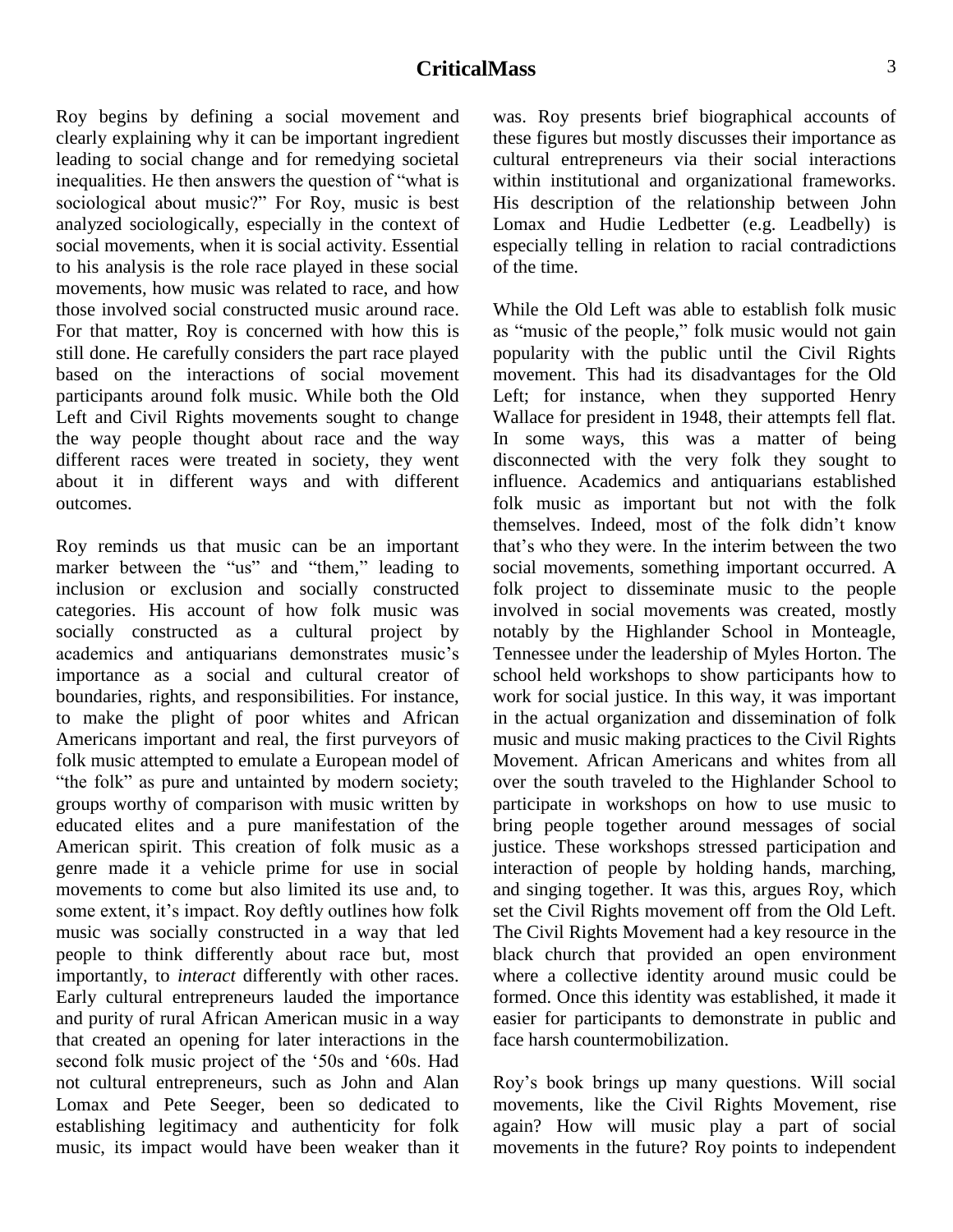artists and emerging music scenes as places to look for the seeds of the kind of organizational impetus that helped the movement for racial equality become such a success. One thing seems certain, music making focusing on social interaction organized around concrete goals is important for the success of social movements. Music is an important connector for people in all walks of life and activating its potential is important to its use as a vehicle for social change. Roy's book provides an excellent template for how to approach the study of music in society and how to do sociology generally.

# **Deadline for the Fall 2011 Issue of Critical Mass Bulletin: October 15th**

# **Recent Publications**

# <span id="page-3-0"></span>*New Books*



Arthur, Mikaila Mariel Lemonik. 2011. *Student Activism and Curricular Change in Higher Education*. Ashgate. <http://www.ashgate.com/isbn/9781409409342>



Barnes, Donna A. 2011. *The Louisiana Populist Movement, 1881-1900*. LSU Press. <http://www.lsu.edu/lsupress/bookPages/9780807137277.html>



Broadbent, Jeffrey and Vicky Brockman, *eds*. 2011. *East Asian Social Movements: Power, Protest, and Change*. Springer. <http://www.springer.com/social+sciences/book/978-0-387-09625-4>



Bruce, Tricia. 2011. *Faithful Revolution: How Voice of the Faithful Is Changing the Church.* Oxford University Press. [http://www.oup.com/us/catalog/general/subject/ReligionTheology/Soc](http://www.oup.com/us/catalog/general/subject/ReligionTheology/SociologyofReligion/?view=usa&ci=9780195385847) [iologyofReligion/?view=usa&ci=9780195385847](http://www.oup.com/us/catalog/general/subject/ReligionTheology/SociologyofReligion/?view=usa&ci=9780195385847)



Earl, Jennifer and Katrina Kimport. 2011 *Digitally Enabled Social Change: Activism in the Internet Age*. MIT Press. <http://mitpress.mit.edu/catalog/item/default.asp?ttype=2&tid=12566>



Ramirez-Valles, Jesus. 2011. *Latino Activists in the Face of AIDS*. University of Illinois Press. <http://www.press.uillinois.edu/books/catalog/54qmf8px9780252036446.html>



Shayne, Julie. 2009. *They Used to Call Us Witches: Chilean Exiles, Culture, and Feminism*. Lexington Books. **Winner**: 2011 Pacifics Sociological Association Distinguished Scholarship Award. [http://www.lexingtonbooks.com/Catalog/SingleBook.shtml?command](http://www.lexingtonbooks.com/Catalog/SingleBook.shtml?command=Search&db=%5eDB/CATALOG.db&eqSKUdata=0739118501) [=Search&db=^DB/CATALOG.db&eqSKUdata=0739118501](http://www.lexingtonbooks.com/Catalog/SingleBook.shtml?command=Search&db=%5eDB/CATALOG.db&eqSKUdata=0739118501)

| <b>SOUTH</b>      |
|-------------------|
| <b>KOREAN</b>     |
| <b>SOCIAL</b>     |
| <b>MOVEMENTS:</b> |
|                   |
| From              |
| Democracy         |
| to Civil Society  |

Shin, Gi-Wook and Paul Chang, *eds*. 2011. *South Korean Social Movements*: *From Democracy to Civil Society*. Routledge. <http://www.routledge.com/books/details/9780415619974/>

**FIGHTING FOR** THE FUTURE OF FOOD

Shurman, Rachel and William Munro. 2010. *Fighting for the Future of Food*: *Activists Versus Agribusiness in the Struggle over Biotechnology*. University of Minnesota Press. [http://www.upress.umn.edu/Books/S/schurman\\_fighting.html](http://www.upress.umn.edu/Books/S/schurman_fighting.html)



Sobieraj, Sarah. 2011. *Soundbitten: The Perils of Media-Centered Political Activism*. New York University Press. <http://www.nyupress.org/books/bookdetails.aspx?bookId=5939>



Varese, Federico. 2011. *Mafias on the Move: How Organized Crime Conquers New Territories*. Princeton University Press.

<http://press.princeton.edu/titles/9344.html>



Vasi, Bogdan. 2011. *Winds of Change: The Environmental Movement and the Global Development of the Wind Energy Industry*. Oxford University Press. [http://www.oup.com/us/catalog/general/subject/Sociology/SocialMove](http://www.oup.com/us/catalog/general/subject/Sociology/SocialMovementSocialChange/?view=usa&ci=9780199746927) [mentSocialChange/?view=usa&ci=9780199746927](http://www.oup.com/us/catalog/general/subject/Sociology/SocialMovementSocialChange/?view=usa&ci=9780199746927)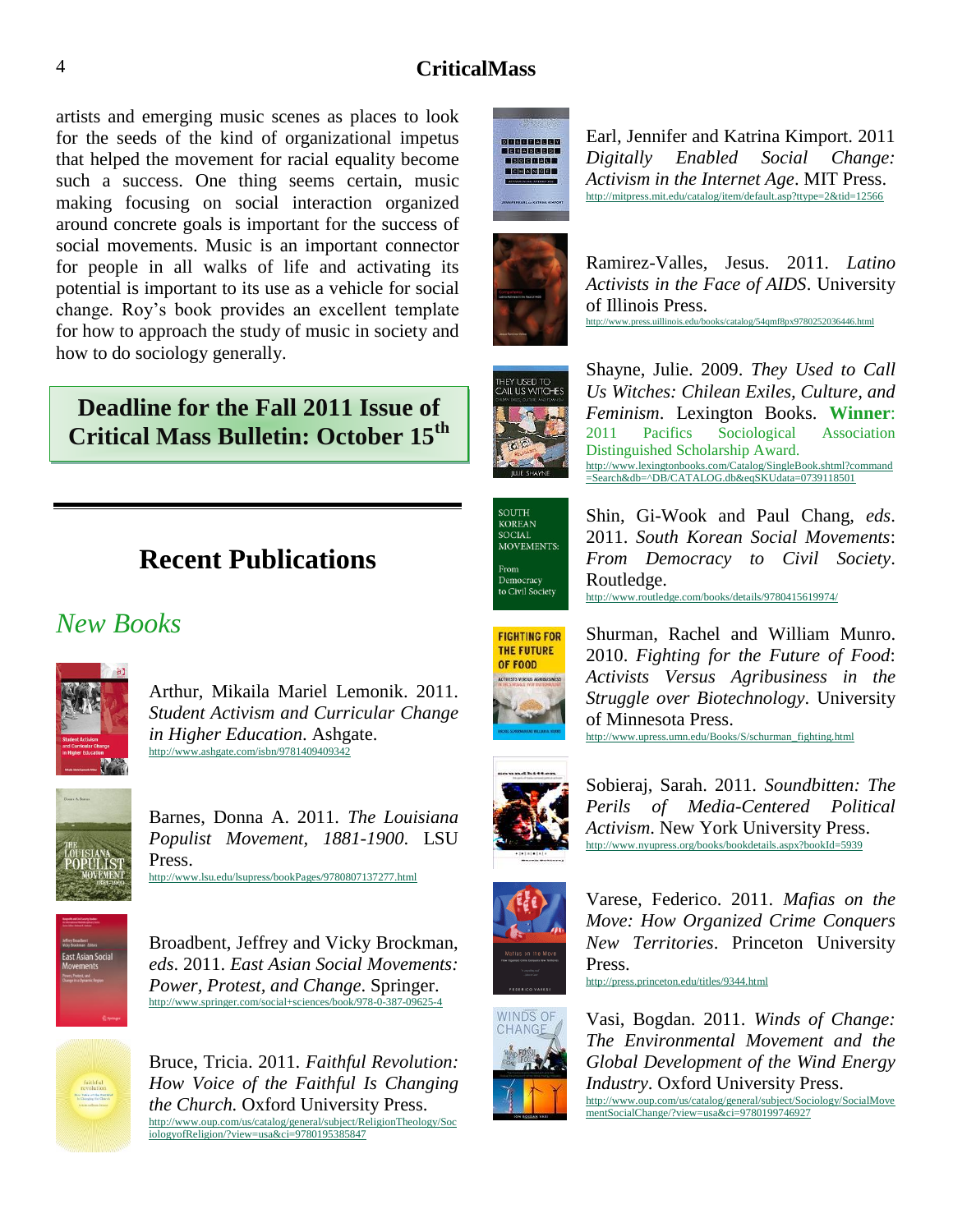# *Other Publications*

Alimi, Eitan Y. and Norwich, Liora. 2011. "Learning from Failures: Why and How 'Scale Shift' Failed to Launch—Evidence from the Case of the Israeli-Arab Land Day?" *Research in Social Movements, Conflicts, and Change*. 31: 35-66.

Alimi, Eitan Y. 2011. 'Relational Dynamics in Factional Adoption of Terrorist Tactics: A Comparative Perspective." *Theory and Society*. 40(1): 95-118.

Alimi, Eitan Y. and Hirsch-Hoefler, Sivan. 2011 Forthcoming. "Structural Victimization and Favoritism: Structure of Political Opportunities and Threats and Movement/Countermovement Interaction in Segmented Composite Regimes." Comparative *Politics.*

Cherry, Elizabeth, Colter Ellis, and Michaela De Soucey. 2011. "Food for Thought, Thought for Food: Consumption, Identity, and Ethnography.‖ *Journal of Contemporary Ethnography* 40(2): 231-58.

Currier, Ashley. 2011.

―Decolonizing the Law: LGBT Organizing in Namibia and South Africa.‖ *Studies in Law, Politics, and Society* 54: 17-44. sierragoddess, CreativeCommons CC BY-ND 2.0

Esparza, Louis Edgar. 2011. "Abeyance and Spontaneity in Tunisia." Human Rights & Human *Welfare*, February 2011. Available online at [http://www.du.edu/korbel/hrhw/roundtable/2011/pan](http://www.du.edu/korbel/hrhw/roundtable/2011/panel-a/02-2011/esparza-2011b.html) [el-a/02-2011/esparza-2011b.html](http://www.du.edu/korbel/hrhw/roundtable/2011/panel-a/02-2011/esparza-2011b.html)

Ghaziani, Amin and Delia Baldassarri. 2011. ―Cultural Anchors and the Organization of Differences: A Multi-method Analysis of LGBT Marches on Washington.‖ *American Sociological Review* 76(2): 179-206.

Guckenheimer, Debra. 2011. "Social Movements in Organizations.‖ *Handbook of Positive Organizational Scholarship.* Eds. Kim Cameron and Gretchen Spreitzer. New York: Oxford University Press.

Han, Hahrie, Kenneth T Andrews, Marshall Ganz, Matthew Baggetta, and Chaeyoon Lim. 2011. "The Relationship of Leadership Quality to the Political Presence of Civic Associations." Perspectives on *Politics*. 9(1):45-59.

Heidemann, Kai. 2010. *Giving Voice to Language: Basque Language Activism and the Politics of Education Reform in France, 1969-1994*. Ph.D. Dissertation, Department of Sociology, University of Pittsburgh.

> Luna, Zakiya T. "Marching toward Reproductive Justice: Coalitional (Re) Framing of the March for Women's Lives.‖ *Sociological Inquiry* 80 (4): 554-578.

> Shekha, K. Russell. 2011 Forthcoming. "Determinants of Latin American Activism: Domestic and Transnational Political Opportunities and Threats." Sociology Compass.

Sobieraj, Sarah. 2010. "Reporting Conventions: Journalists, Activists, and the Thorny Struggle for Political Visibility." *Social Problems*, 57(4): 505-28. Figure 1. Clean Up Tahir Square, 1/25/2011. By

> Stoddart, Mark C.J. and David B. Tindall (2011). ―Eco-feminism, Hegemonic Masculinity and Environmental Movement Participation in British Columbia, Canada, 1998-2007: ‗Women always Clean Up the Mess." *Sociological Spectrum*. 31(3): 342-68.

> Swank, Eric and Breanne Fahs. 2011. "Pathways to Political Activism among Americans who have Same-Sex Sexual Contact." Sexuality Research and *Social Policy*. 8(2): 126-38.

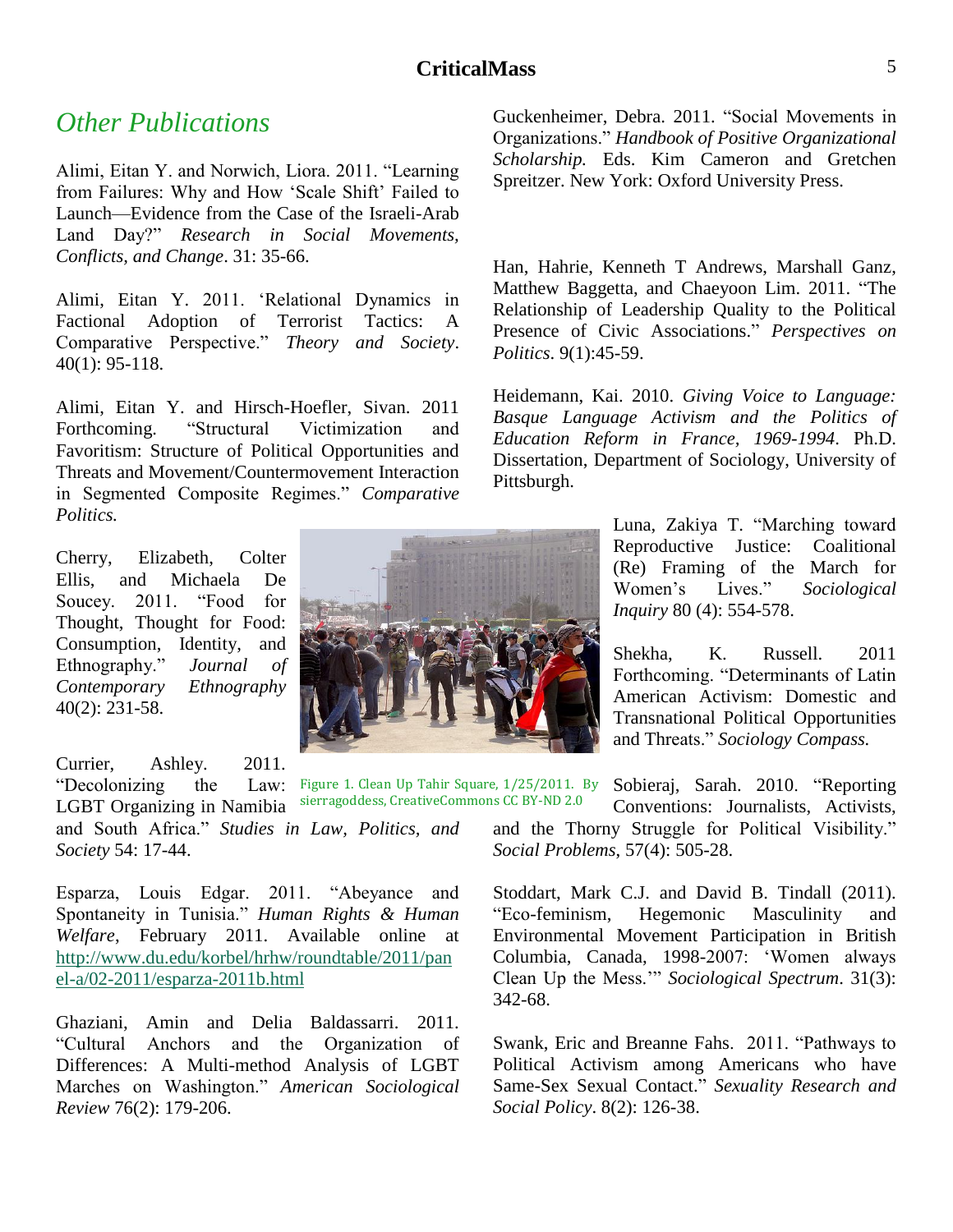# <span id="page-5-0"></span>**Making Connections: Movements and Research in a Global Context**

August 18-19, 2011, University of Nevada Las Vegas

The CBSM preworkshop is gearing up. See below for logistical and schedule information. Note that many thematic sessions are still seeking participants; contact session organizers for more information.

#### **Tentative Schedule: August 18**

#### *8:30-9:30 Breakfast*

*9:30-11 Plenary: Producing Usable Knowledge*

- Greg Maney, Of Praxis and Prejudice: Enhancing Scholarship and Empowering Activists through Movement-Based Participatory Action Research
- Heidi Swarts, Producing Usable Knowledge: Failed and Successful Redistributive Policy Campaigns in the U.S.
- Pamela Oliver, Providing Useful Knowledge, Becoming Embedded: Issues and Tensions as a Racial Justice Ally
- Jackie Smith, What Would a Revolution Look Like Anyway? Reflections of a Scholar-Activist in the World Social Forum Process

#### *11:30-1 Concurrent Sessions*

Special Session: Countering the Attack on Labor Rights: A Workshop with William Gamson

Thematic Session: Religion and Movements

- Brad Vermurlen and Kraig Beyerlein, Religious and Secular Organizations in Progressive Political Activism: A Comparative Analysis
- Meredith Whitnah, The Legacy of Anti-Apartheid Activism for Addressing Gender-Based Violence in South Africa
- Kraig Beyerlein and Hilary Davidson, Does Religion Matter in National Newspaper Coverage of Collective Action?

Works in Progress: Leadership and Institutionalization

- Marko Grdesic, Information and Leadership in Protest Waves
- Daniel Blocq, Revising the Effect of Institutionalization

Thematic Session: Pre- and Non-Mobilization Tina Fetner, Hilary Boudet, Doug McAdam

Works In Progress: Militaries and Nonviolent Protest

- Lisa Leitz, Rethinking the Roles of Militaries in Protest
- Stellan Vinthagen, Nonviolent Revolutions in Egypt and Burma

Works in Progress: Youth Movements and Activism

- O. Nikolayenko, Tactical Interactions between Youth Movements and Governments in Post-Communist Countries
- Sarah Gaby, A Reason to Hope: Tracking Youth Civic Engagement

Thematic Session: Inside the Editor's Mind: Books, Articles and Publishing Strategies in Social Movements

Hank Johnston, Rory McVeigh, Burt Klandermans, Holly McCammon

#### *1-2 Lunch*

#### *2-330 Concurrent Sessions*

Thematic Session: Useful Knowledge Ellen Reese and Michael Sukhov

Works in Progress: Iran and Syria from Two Angles

- Eric Lob, The Role of Jahad-e Sazandegi in Post-Revolutionary Iranian Rural Development and Peasant Mobilization (1979-2001)
- Ali Kadivar, Contested Perceptions of Opportunity and Threat and Coalitional Dynamics within the Iranian Reform Movement (1997-2005)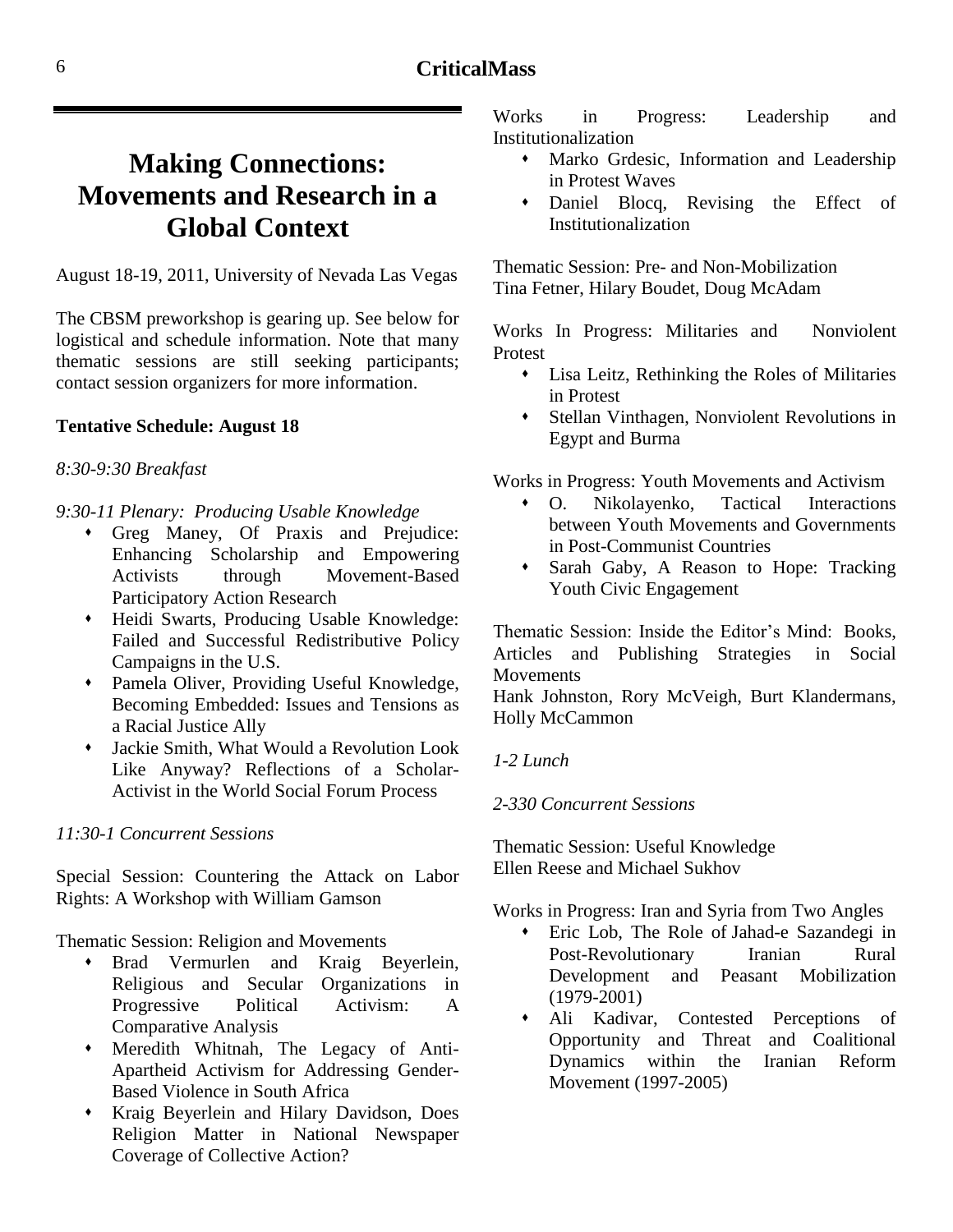Works in Progress: Dynamics in LGBT and Same-Sex Marriage Movements

- Kristine Olsen, Negotiating Success: Reconceptualizing Organizational Continuity and Decline in the Movement for Same-Sex Marriage
- Lauren Joseph, Internal Institutionalization in LGBT Pride Organizations

Works in Progress: Protest in Cyberspace

- Elizabeth Schwarz, Examining Political Mobilization Through Online Social Networks
- Stephen Ostertag and David Ortiz, Triggering Trauma and Contentious Behavior: The Emergence of a Post-Katrina New Orleans Blogosphere

Thematic Session: Law and Movements Jeff Kosbie and Elizabeth Martinez

Works in Progress: Duress

- Thomas Maher, Organization and Control in Twenty Nazi Concentration Camps
- Nancy Matteuzzi Bruni, Practical Implications of Ideological Differences in the Use of Nonviolent Tactics in High-Risk Activism

Works in Progress

- Anouk Van Leeuwen, Between Fun and Fury: How and Why the Atmosphere at Street Demonstrations Changes
- Christopher Gunderson, The Global Crisis in Revolutionary Theory and the Origins of Zapatismo

*4-6 Plenary: Organizing Across (Cyber-)Space*

- Deana Rohlinger, Leslie Bunnage, and Jordan Brown Connecting People to Politics? The Internet and Participation in MoveOn and the Tea Party Movement
- Jennifer Earl, Issue Industries: Social Movements and Their Online Political Ecologies
- Kathleen Fallon, Interconnectivity and Development Inequalities: Examining the National Women's Movement in Ghana
- Kartikeya Bajpai, Online media and Social Movements: Moving from Platforms to Forms
- Chelsea Starr, Social Media and Low-Technology Tools in the Egyptian, Tunisian, and Libyan Revolutions

#### *6 Reception & Dinner*

#### **August 19**

#### *8-9 Breakfast*

*9-10:30 Concurrent Sessions*

Thematic Session: Collaborative Relationships: Scholars and Community Organizers

Mark Warren, Richard L. Wood, Heidi Swarts, Luke **Bretherton** 

Special Session: Accessing and Using Data from the Internet, Activism, and Social Movements Project Jennifer Earl

Thematic Session: Talking the Talk: Framing and Movement Success Scott Fitzgerald, Erik Wright

Thematic Session: Global Summits, Local Politics Rachel Kutz-Flamenbaum, Suzanne Staggenborg, Lesley Wood, Glenn Stalker

Works in Progress: Protest and Movement Building in East Asia

- Linda Maduz, Protest Organization and Government Response in East Asia
- Yan Long, Constructing Political Actorhood: The Emergence and Transformation of the AIDS Movement in China, 1989-2009

Works in Progress

- Kai Heidemann, Education and Social **Movements**
- Marie-Louise Damen, Virtual Embeddedness and Protest Participation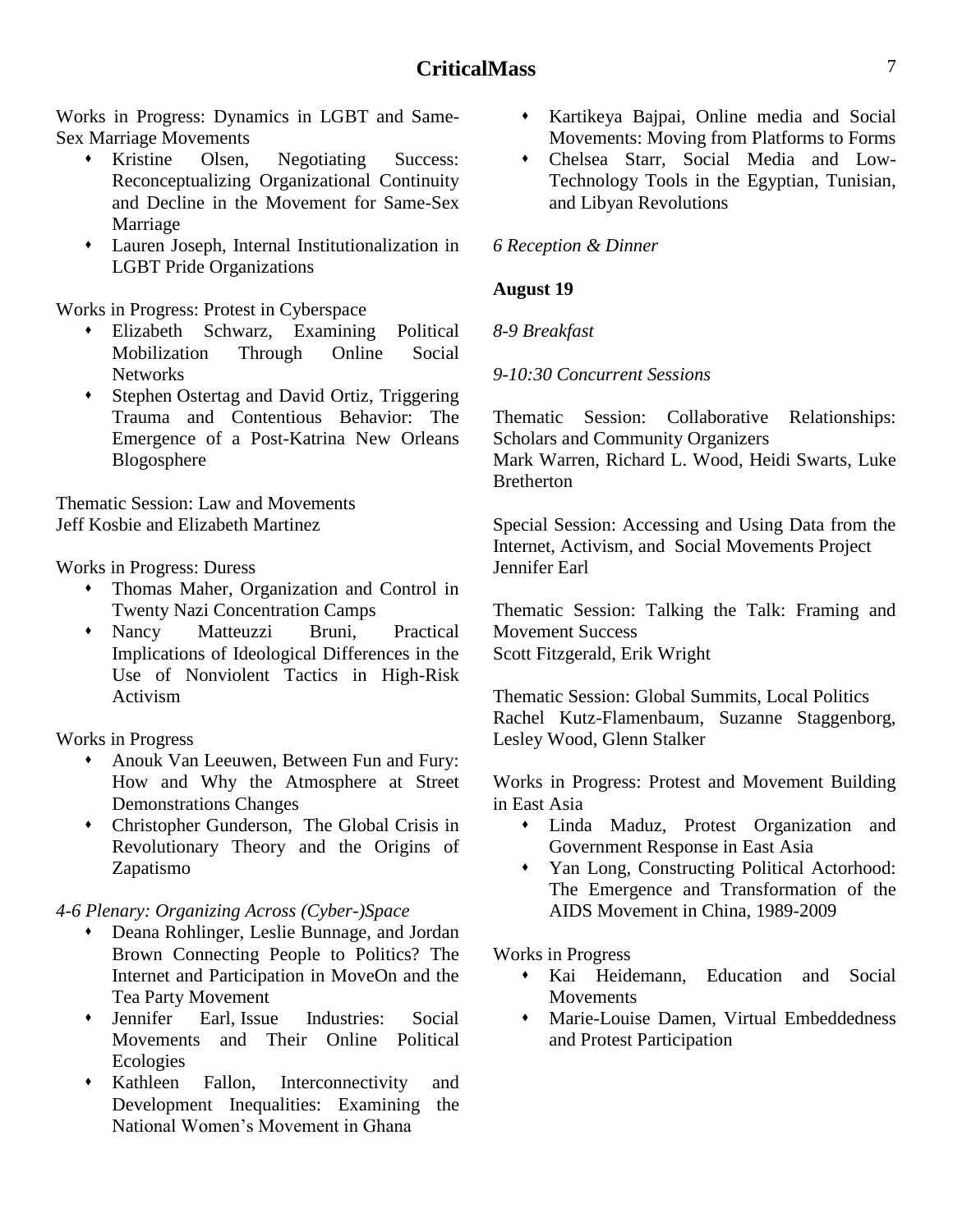Works in Progress: Women's Activism

- Lyndi Hewitt, The Politics of Transnational Feminist Discourse: Framing across Differences, Building Solidarities
- Amina Zarrugh, The Politics of Transnational Feminist Discourse: Framing across Differences, Building Solidarities

Works in Progess

- Kate Gunby, The Role and Legitimacy of Former Liberation Movements in Democratic Societies: A Comparison of Poland and South Africa
- Mustafa Gurbuz, Enemies of the "Deep" State: Narrative Contests in Kurdish Mobilization and Social Movement Différance

# *11-12:30 Concurrent Sessions*

Thematic Session: Engaged Scholarship and Activism

- Tracy Perkins, Engaged Scholarship: Challenges for Graduate Student Researchers
- Katja Guenther, Learning How to Organize: Applying Social Movement Theories in Practice with Undergraduates

Thematic Session: Transnational Activism

- Randolph Haluza-DeLay, Transnational Activism as Cultural Politics at the Provincial Level: Oilsands Opposition Scaling Up
- E. Colin Ruggero, Canopy, Trees, and Roots: A Punk Dissects the Movement of **Movements**

Thematic Session: Emotional and Spiritual Dimensions of Protest

- Dunya vanTroost, Protesters and their Emotional Response to the Issue they Oppose: a Comparison between Mobilizing **Contexts**
- Cristiana Olcese, Are Committed Activists Exceptional? Comparing the Social Networks and Attitudes of Committed and Occasional Climate Change Protesters

Thematic Session: To the Right March Lauren Langman

Thematic Session: What Happened in Madison? Pamela Oliver

Thematic Session: Indigenous Social Movements

- Shvivani Ramdeo, Borderless and Invisible: The Doctrine of Uti Posseditis and its Infringement on the Human Rights of Indigenous peoples"
- Sansar Tsakhirmaa, ‗Indigenous Identity' as a Matter of 'Cultural Survival:' Why the Mongolian Language Matters"
- Discussant: Keri Iyall Smith

# Works in Progress: Identity Processes

- Rachel Sarrasin, Identity Work Processes in the Antiauthoritarian Movement in Quebec, 2001-2010
- Natasha Radojcic, Dignity: Creating a Collective Identity for Gay and Lesbian Catholics

Works in Progress

- Alexandra Cosima Budabin, The Transatlantic Effort to Save Darfur: Mobilization in the US and Britain, 2004- 2008
- Zakiya Luna, Using the "Endangered" Species" Billboard Controversy to Fill the Race and Sexuality Gap in Social Movement Theory

# *12:30-1:30 Lunch*

# *1:30-3 Concurrent Sessions*

Thematic Session: Right-wing Mobilizations

- Randle Hart, A Campaign of Ideas: The American Radical Right and UNESCO
- Ion Bogdan Vasi, Social Movements, Political Parties and Elections: The Emergence and Impact of the Tea Party Movement in the United States, 2008-2010
- Neal Caren, White Supremacy 2.0 Portrait of an Online Activist Community

Thematic Session: Marxism and Movements: Introduction to a Global Project John Krinsky, Colin Barker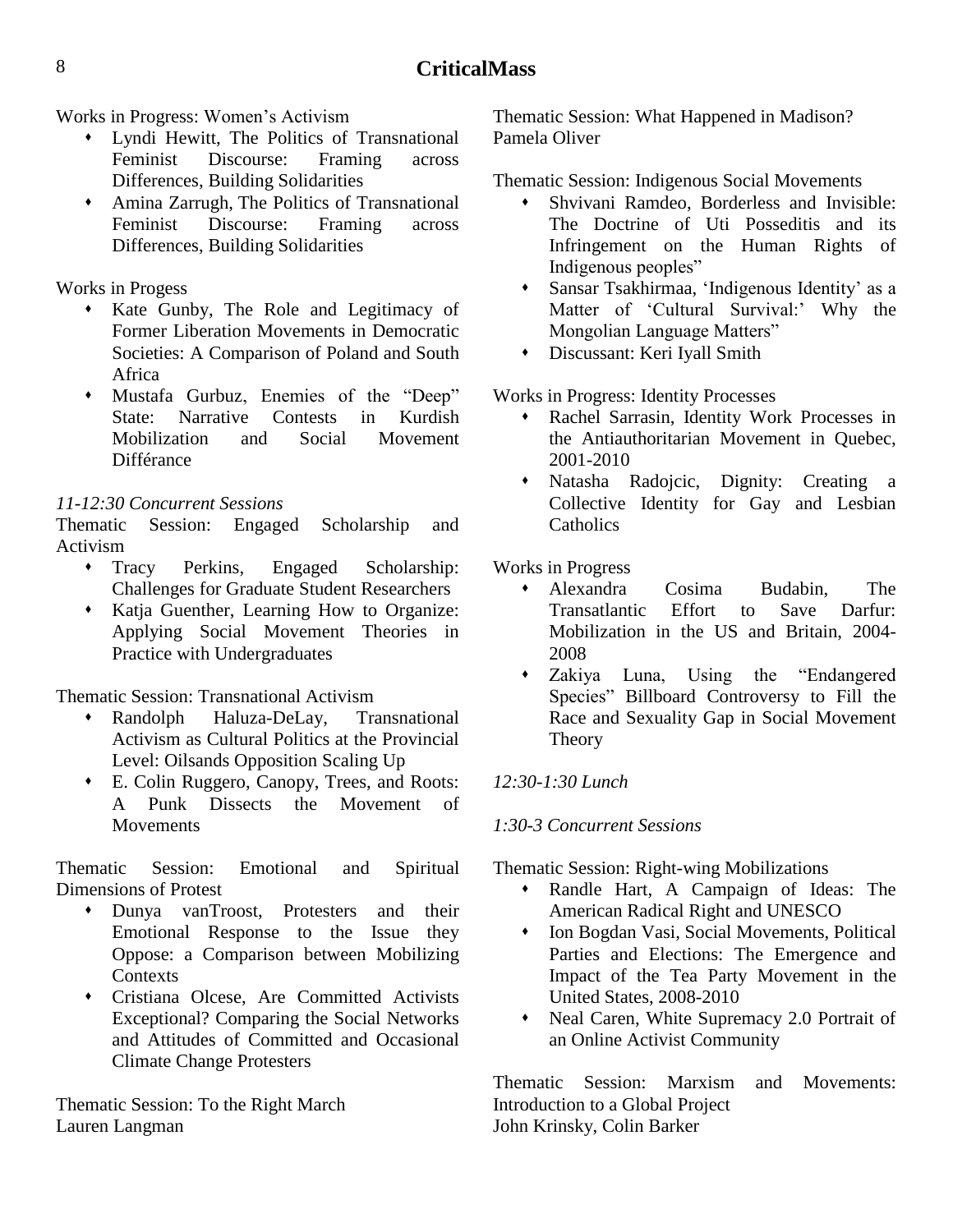Thematic Session: Motivations for Protest

- Marc W. Steinberg & Patricia Ewick, How the Voice of the Faithful Prompts a Rethinking of Exit, Voice and Loyalty
- Ian Breckenridge-Jackson, A Test of Three Theories of Movement Participation in a Sample of Highly Mobilized Individuals

Thematic Session: Feminism and Movements

- Judith Taylor, The Problem of Generations: Only a Problem for Feminists?
- Myra Marx Ferree, What Happened to Feminism? Questions for the 21st Century
- Jo Reger
- Nancy Whittier, Feminism and the Social Construction of Knowledge

Thematic Session: States, Movements, and Leaders\* David Ortiz, Eitan Alimi, Jack Hammond

Thematic Session: Coordination and/of Goals

- Soma Chaudhuri, Collaborating and Successfully Pursuing Disparate Goals by Two or More Social Movement Organizations
- Marije Boekkooi, Negotiating a Campaign: Why it is so Difficult to Cooperate Within Social Movements
- Deana Rohlinger, Unpacking Media Strategy: The Case of the Academic Freedom Movement
- Jeff Larson, Social Movements, Strategic Logics, and the Adoption of Issues, Tactics, and Targets

Works in Progress: Institutional(izing) Dynamics of **Movements** 

 Stellan Vinthagen and Hakan Gustafsson, Law on the Move: Mapping the Dynamic Interactions of Law and Social Movements

Works in Progress: Environment and Authority

- Daniel Escher, Pro-coal and Anti-coal Groups in Appalachia
- Brian Lindseth, Social movements and Science: Environmentalism, Ecology and the Role of the Scientist

#### *3:30-5 Concurrent Sessions*

Thematic Session: Social Movements, Social Media Laura MacDonald, Cristina Olcese

Thematic Session: Nonviolent Protest Les Kurtz, Sharon Erikson Nepstad, Gregory Maney, and Selina Cruz-Gallo

Thematic Session: Useful Knowledge: Protest Policing

Lesley Wood, Craig Fortier, Alex Vitale, and Luis Fernandez

Thematic Session: Campus Activism Mikaila Lemonik Arthur

Thematic Session: Ethnic Minority Mobilizations

- Jacquelien VanStekelenburg, Diasporaprotest: Why Dutch Jews and Muslims Protest in the **Netherlands**
- Ethel Brooks, Romani and the Right to the **City**

Thematic Session: Contrasts of Protest and Terror

- Daniel Ritter, The Arab Spring of Nonviolent Revolutions
- Jeff Goodwin, Reform and Revolution in the Arab Spring

Works in Progress

- Malaena Taylor, Denying, Deflecting, and Decoying: Identity Contests and the Tea Party Movement
- Daniel Cortese, Restoring What Was Lost: Pilot Study on the Anti-Circumcision Movement

Works in Progress

- David Pettinicchio, Politics, Organizations, and Protest: Explaining the Emergence of the Disability Rights Movement
- Celeste Benson, Values Polarization, Abortion Access and Unmarried Childbearing in the US: A Social Movement Explanation for a Demographic Outcome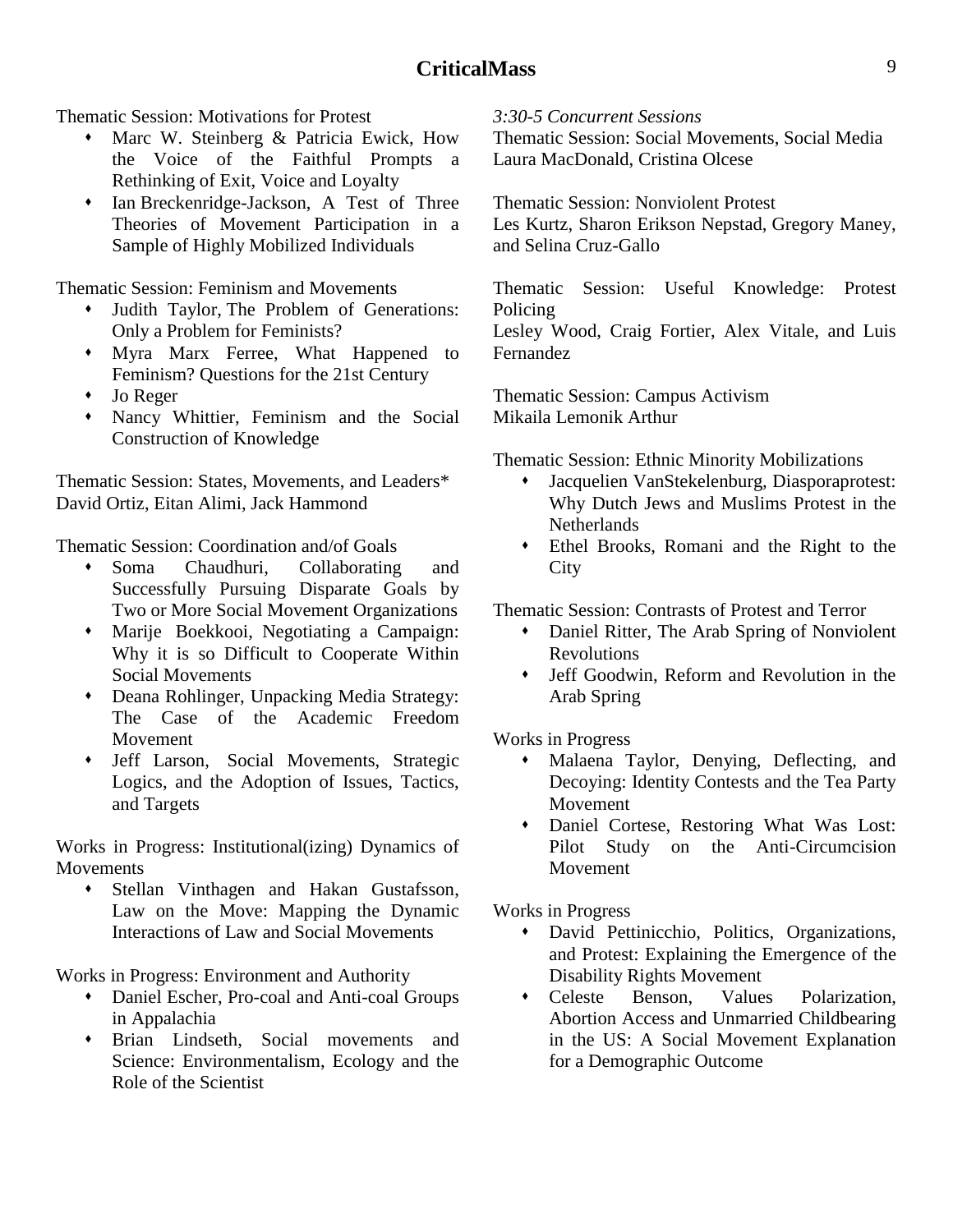5:15-6:30 *Closing Plenary: Learning from Past Movements*

- Sean Chabot, Learning from the Gandhian Repertoire's Transnational Diffusion
- Chungse Jung, Global Structure of Protest Waves in the Global South in the Long Twentieth Century
- Nicole Doerr, Return of the Past: Contentious Memories and Translation in Transnational Spaces of Protest

#### **Workshop Description**:

What can social movement research offer social movements? And how do contemporary social movements provide challenges and opportunities to present new answers to this question?

The relationship between social movement theory and actual movements has been a constant area of reflection among movement researchers, at least since the substantial expansion of the field in the 1960s and 1970s. Then, a generation of scholars who were sympathetic to the Civil Rights, anti-war, and women's movements, and who were variously steeped in the emerging social history and organizational and cultural "turns" in sociology, began a series of debates on the emergence, nature, and dynamics of social movements that has informed academic inquiry about movements since. Amidst frequent claims that movements and movement research have taken divergent paths, students of social movements are increasingly revisiting the movement-research connection, often drawing their cues from contemporary movements.

The challenges for "relevant" scholarship are great where cross-border diffusion of movement ideas and tactics (as well as of state techniques for repressing and controlling movements) increases; where community organizations from the Bronx and landless peasants from Brazil can share strategies while meeting in a third country; where the Internet can be used as a tool for communication, for sabotage, and for repression; and where activists themselves increasingly see connections among struggles we tend to treat as at least analytically distinct movements. The rise of new types of social movements, organizational forms, alliances, and modes of social control also present new puzzles for social movement scholars. In recent years, the Collective Behavior and Social Movements section has shown greater interest in working with activists in the movements we study, and in producing knowledge that may be helpful to them.

The question of usable knowledge is also raised perhaps even more sharply—when we study movements with which we have little sympathy, or when we study the repression of activists. It is also relevant when we study past movements, and ask whether a reinterpretation of these movements may produce lessons for contemporary practice.

**Housing Information**: Options include UNLV dorms, Hyatt Place, and Embassy Suites; prices \$28- \$99 per person. See detailed housing information at: <http://www.unc.edu/~ncaren/cbsm2011/housing/housing.html>

**Workshop Registration** will open soon. For more information and to register, see the workshop website at<http://www.unc.edu/~ncaren/cbsm2011/>

# <span id="page-9-0"></span>**CBSM-Related Sections at the 2011 ASA Meetings in Las Vegas**

# **Saturday, August 20, 10:30 AM-12:10 PM Social Movements, Framing, and the Media**

Organizer: Sharon Erickson Nepstad, University of New Mexico

Presider: Lyndi N. Hewitt, Hofstra University

- Activist Strategies and Media Framing of the Pittsburgh G-20 Protests. Brittany Duncan, Rachel V. Kutz-Flamenbaum, and Suzanne Staggenborg, all University of Pittsburgh
- After the Novelty Wears Off: TV News Framing of the Global Justice Movement, 1999-2010. Kate Elizabeth Gunby, University of Arizona
- Frame Distortions and Other Challenges: The Single Mothers' Movement in the News. Noa Millman, Boston College
- Journalism, Advocacy, and the Social Construction of Consensus. Lisa Dawn Wade, Occidental College.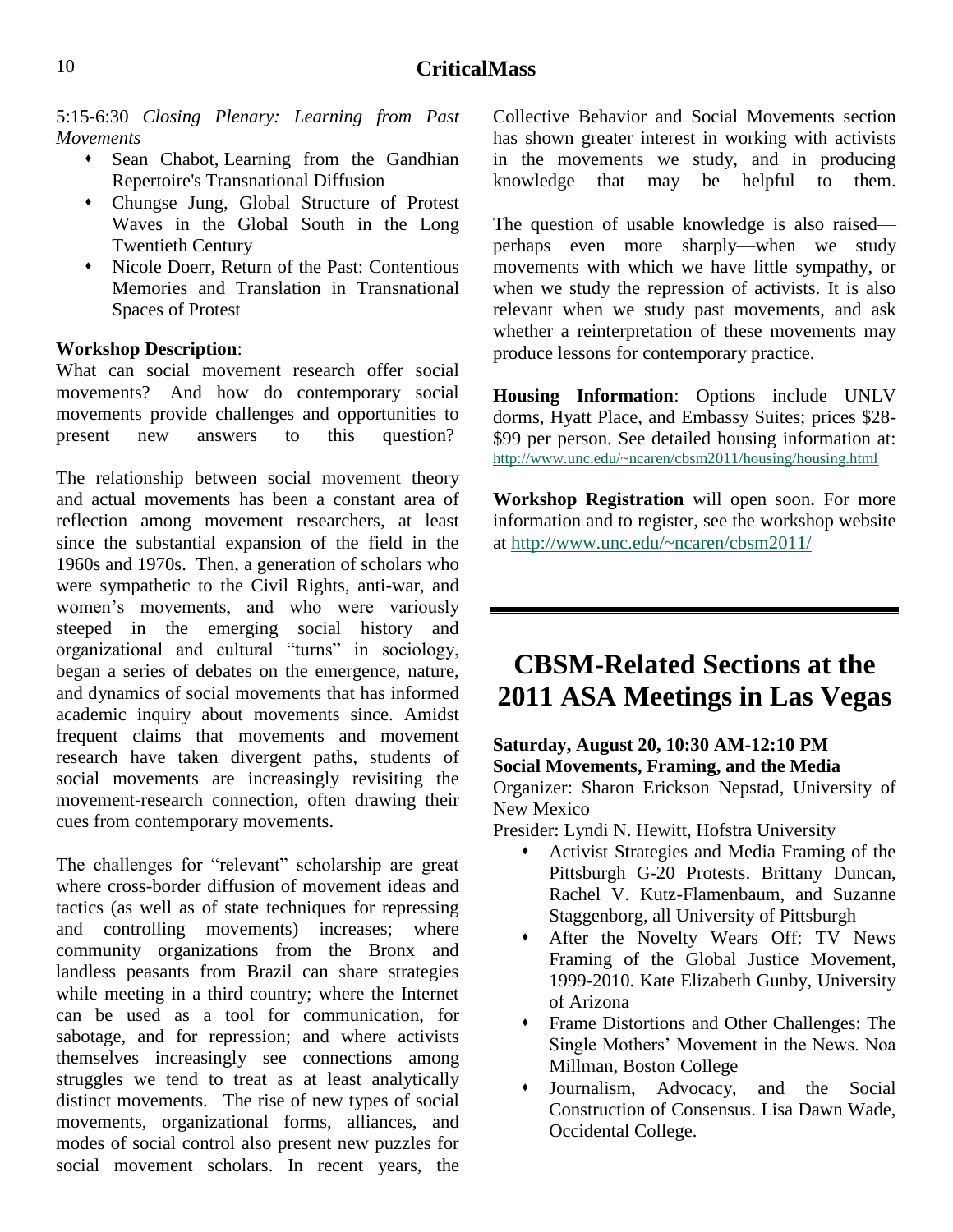Framing and Online Protest Against Chinese Government Land Expropriation: An Analysis of Comparative Grievances. Qiongyou Pu, Central China Television; Stephan J. Scanlon, Ohio University

Discussant: Deana Rholinger, Florida State University

#### **Saturday, August 20, 10:30 AM-12:10 PM Conflict and Coalition Building in the Globalization Movement**

Organizer and Presider: Jackie Smith, University of Notre Dame

- Participation at the World and U.S. Social Forums: Evolving Networks and Shifting Alliances. Christopher Chase-Dunn, University of California Riverside
- Panelists: Nella Van Dyke, University of California Merced; Marina Karides, Florida Atlantic University; Philip D. McMichael, Cornell University

#### **Saturday, August 20, 10:30-11:30 AM**

#### **Section on Human Rights Roundtables: Table 3, Social Movements and Human Rights**

- Truth in Transition: The Transitional Justice Social Movement. Jamie Rowen, Berkeley Law School.
- (Re)producing Rights: Rebellious Redeployments of Human Rights Discourse by Social Movements. Lazri DiSalvo, University of Connecticut
- Direct and Indirect Political Opportunities in Nonviolent Revolution. Daniel P. Ritter, European University Institute
- Outstanding and Obscure: Activism for Peace and Human Rights in Northern Uganda. Amy Colleen Finnegan, Boston College
- The Democratizing Outcomes of Mexico's Local Human Rights Movement. Delores Trevizo, Occidental College

#### **Saturday, August 20, 2:30-4:10 PM Movement Supporters and Opponents**

Organizer: Sharon Erickson Nepstad, University of New Mexico

Presider: David S. Meyer, University of California-Irvine

- ―Our Struggles are Not the Same but they Converge:" Reconceptualizing the "Beneficiary/Conscience Constituency" Dichotomy. Jane M. Walsh, University of Pittsburgh
- The Legitimacy of Protest: White Southerners' Attitudes Toward the Civil Rights Movement. Kenneth T. Andrews, University of North Carolina-Chapel Hill; Kraig Beyerlein, University of Notre Dame; Tuneka Tucker, University of North Carolina
- United in an Enemy: Collective Identity Formation in the New Atheist Movement. Katja M. Guenther, Kerry R. Mulligan, and Cameron Papp, all University of California-Riverside
- Contesting Symbolic Violence: Counter Recruitment and Resistance to the U.S. Military in Public Education. Matthew C. Friesen, University of Oregon

Discussant: David S. Meyer, University of California-Irvine

#### **Sunday, August 21, 8:30-10:10 AM**

#### **Legacies and Extensions of Charles Tilly: Linking Democracy, War/Terrorism, and Contentious Repertoires**

Organizer and Presider: Fumiko Fukase-Indergaard, City University of New York-Queens College

Presider: Ronald R. Aminzade, University of Minnesota

- The French Revolution, War, and Statebuilding: Making One Tilly Out of Three. Sidney Tarrow, Cornell University
- Recruitment, Constraint, and the Calibration of Violence: Integrating State and Insurgent Perspectives. Vince Boudreau, City University of New York-City College
- A Study of Charles Tilly's Data on Contentious Gatherings in Great Britain (BRIT). Takeshi Wada, University of Tokyo
- From Consensus to Paralysis in the United States. Richard Lachmann, University at Albany

Discussant: Jeff Goodwin, New York University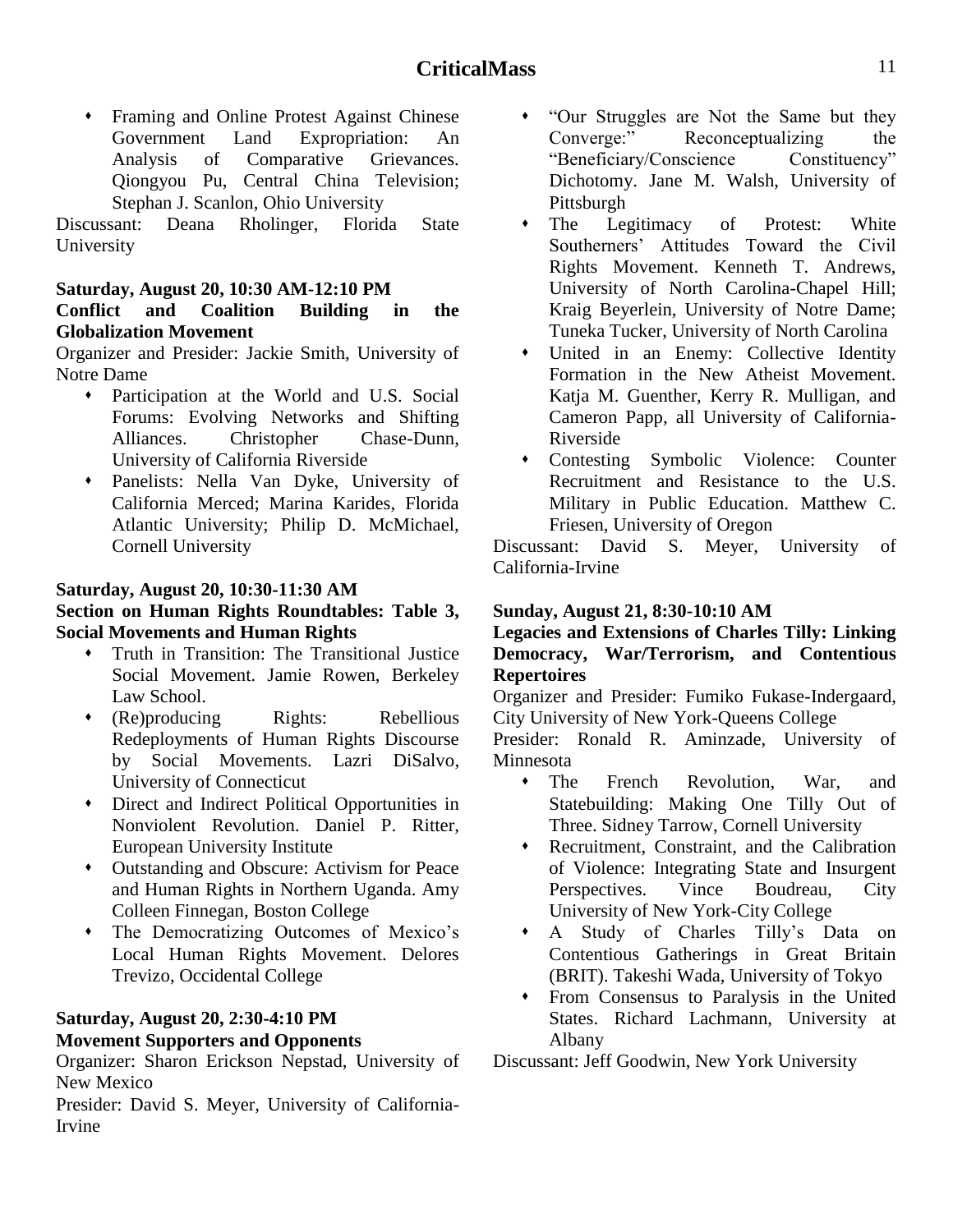#### **Sunday, August 21, 8:30-9:30 AM Section on Religion Roundtables**

Table 11: Religion and Political Action

- Charity vs. Advocacy: Islamic Humanitarian Organizations as Global Political Actors. Zeynep Atalay, University of Maryland
- Do Clergy in Latino Congregations in Chicago Influence the Political Involvement of their Congregations' Members? Jessica Hamar Martinez, University of Arizona; Edwin I. Hernandez, University of Notre Dame
- Falun Gong's Millenarian Social Movement Turn. Andrew Junker, Yale University
- Religion and Political Engagement in Sub-Saharan Africa. Nicollete Denise Manglos, University of Texas Austin; Alexander Weinreb, Hebrew University

Table 12: Religion and Social Action

- Framing the Case of Intelligent Design and Evolution: The Extra-Legal Consequences of Social Movement Framing. James Edward Stobaugh, University of California-Irvine
- Organizational Social Capital: How Network Ties Shape Congregation-Based Social Service Activity. Brad Fulton, Duke University
- Student Voluntarism at a Catholic Liberal Arts College: The Role of Institutional Mission. Susan Crawford Sullivan and Alison Bryant Ludden, College of the Holy Cross
- What Would Jesus Protest? A Map of Progressive and Conservative Christian Movement Dynamics, 1960-2000. Christopher Pieper, University of Texas Austin

Table 16: Religio-Political Mobilization in the International Context

- Protestant Megachurches in the United States: Efficient Mobilizers of Affluent Evangelicals. David E. Eagle, Duke University
- Radical By Design? The Young Catholic Workers and the Origins of Radical Religion in Chile. Robert S. Mackin, Texas A&M University
- Religious Engagement in Civic Activism for Migrant Workers in South Korea. In-Jin Yoon and Yang-Sook Kim, Korea University
- Struggling to Remain Relevant: Relational Foundations of De/Radicalization in the Case of Jewish Settlers' Contention. Eitan Y. Alimi, The Hebrew University

# **Sunday, August 21, 10:30 AM-12:10 PM**

**Sexualities, Politics, and Social Movements** (session cosponsored by CBSM and Sexualities)

Organizer: Janice M. Irvine, University of **Massachusetts** 

- Gender and Sexuality Dynamics in an Anti-AIDS Organization: An Intersectional Perspective. Benita Roth, Binghamton University
- Sexual Dissidence as a Decolonization Movement: The Case of Post-Independence Namibia. Ashley Currier, Texas A&M University
- The Persistence of Transnational Organizing: The Case of the Homophile Movement. Leila J. Rupp and Verta A. Taylor, University of California Santa Barbara

Discussant: Nancy E. Whittier, Smith College

# **Sunday, August 21, 12:30-2:10 PM**

#### **Making it to the News: Social Movements and the Mass Media**

Organizer: Jacquelien van Stekelenburg, VU University Amsterdam

- Bringing Adversity Back In: Economic Breakdown and the Pace of Collective Action. Neal Caren, University of North Carolina-Chapel Hill; Catherine Herrold, Duke University
- Dramatic Action, Assertive Action, and Securing Demands: Newspaper Coverage of SMOs and the Townsend Plan. Edwin Amenta, Beth Gharrity Gardner, Amber Celina Tierney, and Anaid Yerena, all University of California-Irvine
- Interpreting Protest: How Violence Changes Public Opinion. Daniel J. Meyers, University of Notre Dame; Matthew G. Baggetta, Indiana University

Discussant: Deana Rholinger, Florida State University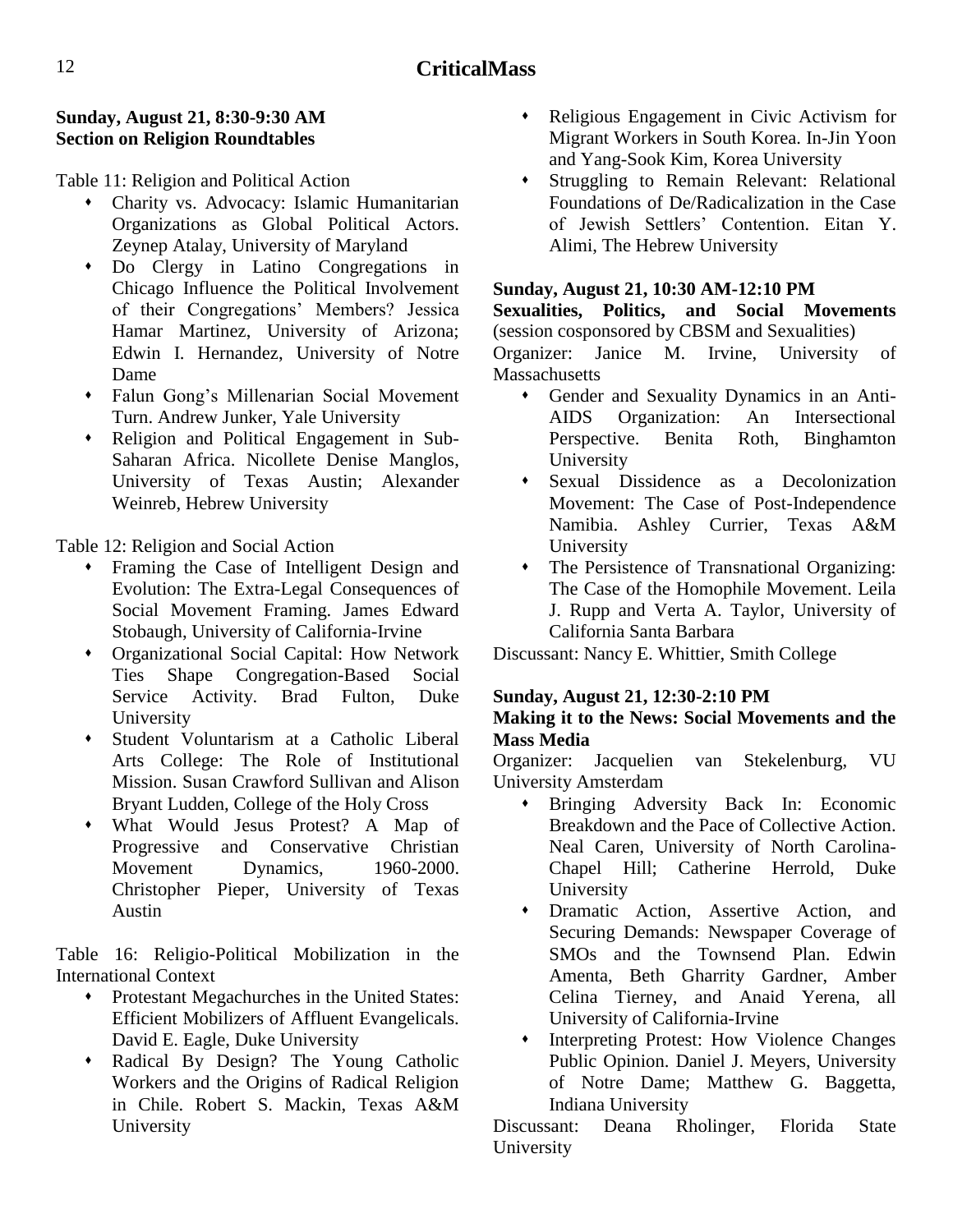#### **Sunday, August 21, 12:30-2:10 PM**

#### **Regional Spotlight Session: Chicago '68—The Battle for Grant Park, Hearts and Minds**

Organizer: Lauren Langman, Loyola University Chicago

Panelists: Tom Hayden, The Peace and Justice Resource Center; Richard Flacks, University of California Santa Barbara; Marilyn Katz, MK Communications; Michael James, Heartland Café; Frances Fox Piven, City University of New York; Immanuel Wallerstein, Yale University; Erik Olin Wright, University of Wisconsin; Myra Marx Ferree, University of Wisconsin

#### **Sunday, August 21, 2:30-4:10 PM Movement Alliances and Coalitions**

Organizer: Sharon Erickson Nepstad, University of New Mexico

Presider: Holly J. McCammon, Vanderbilt University

- Frenemies: Anti-Pornography Feminists, Conservatives, and Social Movement Coalitions. Nancy Whittier, Smith College
- Social Movement Organizational Collaboration: Networks of Learning and the Diffusion of Protest Tactics, 1960-1995. Dan Wang and Sarah A. Soule, Stanford University
- Stability and Changes in the Contours of Alliances among Movements in the U.S. Social Forum Process. Christopher Chase-Dunn, Mattheu Shoei Kaneshiro, James W. Love, Anthony Roberts, Alixzandrea Lairy, Arifa Raza, all University of California-Riverside
- Legitimacy Management and the Dissolution of the Mobilization for Justice Coalition. Patrick F. Gillham, University of Idaho; Bob Edwards, Eastern Carolina University

Discussant: Holly J. McCammon, Vanderbilt University

#### **Sunday, August 21, 2:30-4:10 PM Sociology of Sexualities Roundtables**

Table 5: Collective Behavior and Social Movements

 LGBT Religious Activism: Predicting State Variations in the Presence of Metropolitan

Community Churches, 1974-2000. Melinda D. Kane, East Carolina University

- This is What Equality Looks Like? How Dutch LGBT Assimilation Marginalizes Gender Non-Conformists. Brandon Andrew Robinson, University of Texas-Austin
- Women's Club: Western Knowledge, Politico-Cultural Capital, and Belonging among Queer Women in Istanbul. Evren Savci, University of Southern California
- Just Talk: Doing Apolitics in LGBT Pride Organizations. Lauren Joseph, Pennsylvania State University

#### Table 9: Sexualities on Campus

- College Student Experiences with an LGBTQ Ally Training Program. Meredith Gwynne Fair Worthen, University of Oklahoma
- This is Where We're Coming From: Abstinence in a Framework of "Traditional Values." Katherine Castiello Jones, University of Massachusetts Amherst
- Advancing the Vision: The Outcomes of Queer Studies Activism on Campus. Mikaila Mariel Lemonik Arthur, Rhode Island College

#### **Sunday, August 21, 2:30-4:10 PM Open Refereed Roundtables**

Table 8: Social Movements

- Between Magic and Religion: The Ritual of Headbanging. Doga Kerestecioglu, University of Pennsylvania
- Mosaics or Individuals: Two Paradigms of Muslim-Christian Coexistence & Conflict in the Arab World. Andre Sleiman, École des Hautes Etudes en Sciences Sociales
- The Surprising Role of Novice Contributors in Social Production: Evidence from Wikipedia. Andreea Gorbatai, Harvard University
- Organized Advocacy Groups: Sociocultural and Medical Discourse and the Role of Inactivists. Lauren Sardi Ross, Quinnipiac University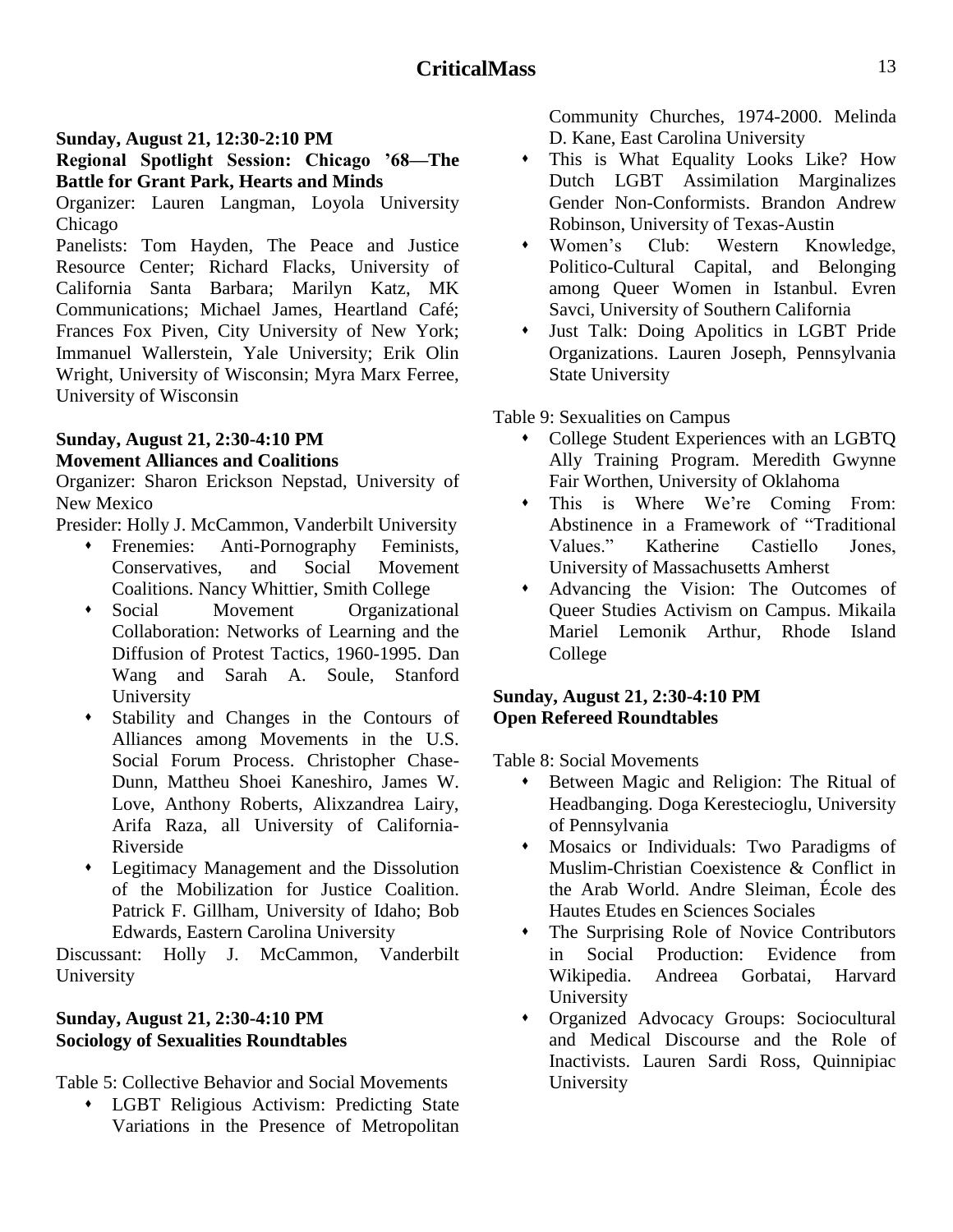## **Table 16: Issues (2)**

- Investigating the Dynamic Interaction Between Legal Change and Social Movements. Hakan Gustafsson, University of Gothenburg; Stellan Vinthagen, University West
- Methodologically Accounting for an Apparently Hegemonic Use of Agency within a Feminist Framework. Jennifer Lynn Heller, University of Saskatchewan
- Missing the Moral: Excited Delirium as a Negative Case Study of Moral Panic. Jesse S. Wozniak, University of Minnesota

# **Sunday, August 21, 2:30-4:10 PM**

## **Political Change**

Organizer and Presider: Brian Steensland, Indiana University

- Austerity Policies across the United States: The Changing Political Economy of Local Governments' Responses. Linda Lobao and Lazarus Adua, The Ohio State University
- Politicization and Politics: Disease Advocacy and Political Metrics, Beneficiaries, and Worthiness. Rachel Best, University of California, Berkeley
- Examining the Rise of a New Religious Right in Texas Politics. John Kincaid, University of California Davis.
- From Political Protest to Sectarian Violence: The Case of the Sunni-Shia Split in Lebanon. Rima Majed, University of Oxford

Discussant: Isaac William Martin, University of California San Diego

#### **Monday, August 22, 7:00-8:15 AM CBSM Council Meeting**

#### **Monday, August 22, 8:30-10:10 AM Section Session—Open Topic**

Organizer: Amy L. Stone, Trinity University

Presider: Malaena Jo Taylor, University of **Connecticut** 

 Explaining the Spatial Distribution of the 200 Tax Day Tea Parties. Patrick S. Rafail, Pennsylvania State University; Edward T. Walker, University of Michigan; John D. McCarthy, Pennsylvania State University; Ashley Gromis, University of California-Los Angeles

- Islamic Feminism, A New Paradigm to Crack Out Patriarchy in Egypt. Hyun Jeong Ha, University of Texas-Austin
- Spontaneity in the Arab Revolts 2011, Mohammed Bamyeh, University of Pittsburgh
- The Emergence and Impact of the Tea Party Movement in the United States, 2008-2010. Ion Bogdan Vasi, Columbia University; David Strang, Cornell University

## **Monday, August 22, 10:30 AM-11:30 PM CBSM Roundtables**

Organizers: Kristine Olsen, Shweta Majumdar, and Mustafa Gurbuz, all University of Connecticut

Table 1.

- Bringing Ideology Back In: Social Movements, Frame Processes, and Ideology. Robert F. Carley, Texas A&M University
- Constructing Abortion's Second Victim: The Role of Science and the Contemporary U.S. Abortion Debate. April N. Huff, University of California San Diego
- Mobilizing Greivances: The Successful and Not-So-Successful Framing Processes of the Mattachine Society, 1948-1952. Molly S. Jacobs, University of California Los Angeles
- Dialogue of Frames and Collective Identity: Phulbari Resistance in Local and National "Fields" of Resistances. Samina Luthfa, Lehigh University

Table 2. Framing and Mobilization

- Framing, Resonance, and Micro-Mobilization: Shall We Say What We Are For, or What We Are Against? Brayden G. King, Hamid Foroughi, and Soroush Aslani, all Northwestern University
- Shovels of Solidarity: The Centrality of Framing and Cultural Objects in a Conservative Social Movement. Rachel Harvey, Columbia University
- The Framing Process of Women's Movement in Korea: Focusing on the Hojuje Abolition Movement. Minyoung Moon, Vanderbilt University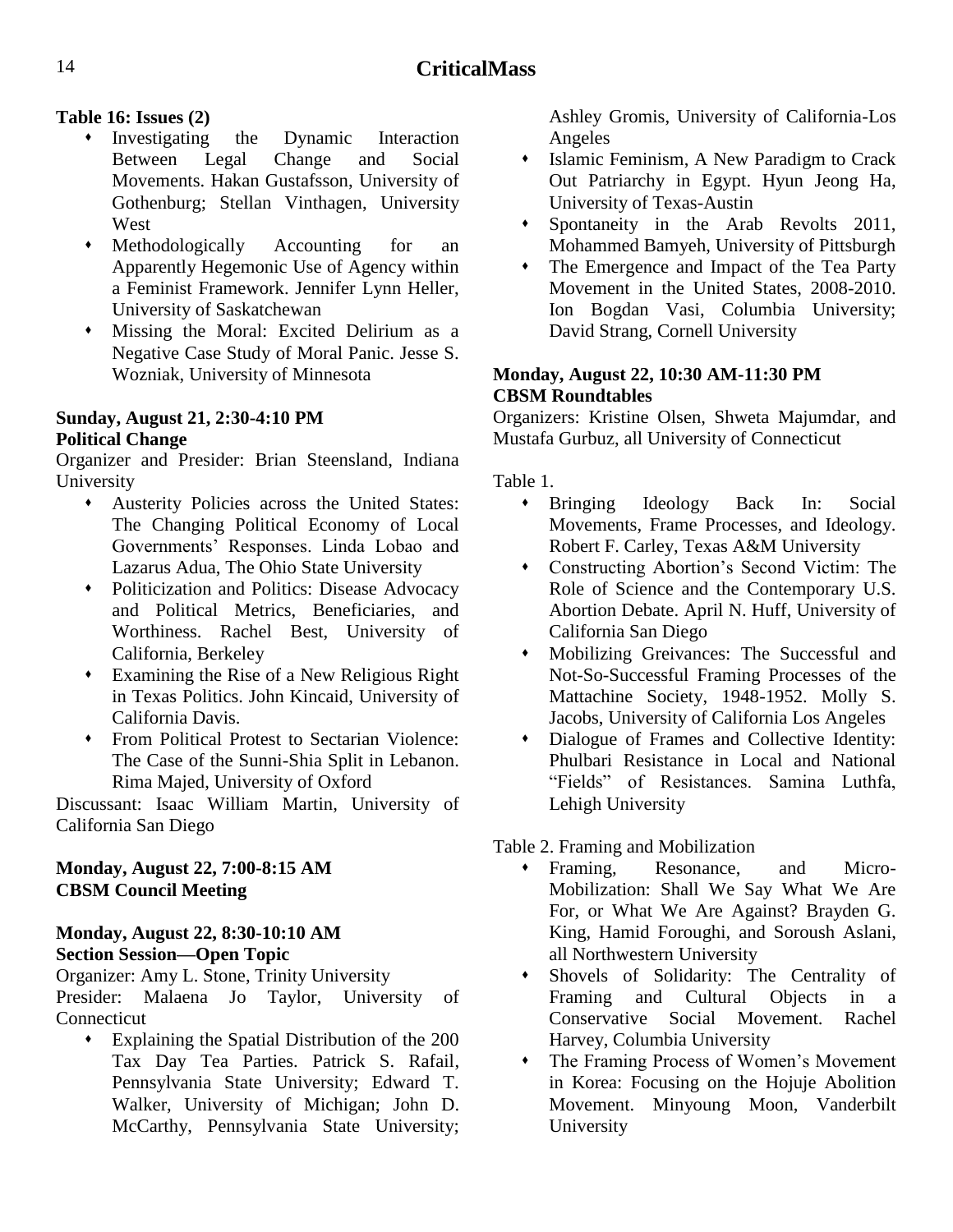$\bullet$  Inter-social Movement Bridging and Framing: the Case of Highlander Folk School. Hannah Louise Thomas, Brandeis University

Table 3. Impacts and Outcomes

- Standpoint and Tactical Explanations of Social Movement Outcomes: An Analysis of the AFL-CIO Union Summer Program. Leslie A. Bunnage, Seton Hall University; Judith Stepan-Norris, University of California, Irvine
- The Impact of Eugenics on U.S. Coercive Sterilization Legislation in the Early 20th Century. Julie Anne Beicken, University of Texas, Austin
- The Impacts of Social Movement Activism on Women's Parliamentary Representation. Brittany Julia Duncan, University of Pittsburgh
- It's a Balancing Act: Negotiating Organizational Legitimacy after Social Movement Success. Belinda Robnett, University of California Irvine
- The Movement Society in Comparative Perspective. Kyle Dodson, Indiana University

Table 4. Reinterpreting Cultural Performances and Social Movements

- 80s Babies: Collective Memory, Narrative Development, and Cultural Transformation in the Golden Era of Hip Hop. Charity Clay, Texas A&M University
- Contentious Master Tropes: Making the Contribution of Art to Social Change Intelligible. Cristiana Olcese, University of Reading
- A Fuera Del Discurso: Las Krudas, Hip Hop and Cuban Revolutionary Cultural Praxis. Tanya Saunders, Lehigh University
- Considering Beauty: "Positive Emotional Shocks" in Religious and Social Movements. Brandon Rama Vaidyanathan, University of Notre Dame

Table 5. Tactics and Strategies

 Coalitions as Sites of Decision Making: Setting Goals, Planning Strategies, and Executing Tactics. Remy Cross, University of California-Irvine

- Tactical Innovation in Social Movements: A Cognitive Approach. Shaul Kelner, Vanderbilt University
- Tactical Repertoires, Diffusion, and Gay Pride in Spartanburg, South Carolina. Katherine R. McFarland, University of North Carolina
- Legal Tactics in Lesbian and Gay Student Organizing: The Case of Gay Student Services. Andrew Vaserfirer, Texas A&M University

Table 6. Elaborating the POS Model

- Context of Control: A Cross-National Investigation of the Link between Structure, Fatalism, and Collective Action. Katie E Corcoran, David Nicholas Pettinicchio, and Jacob Young, all University of Washington
- Policy Influence on Social Movements: The Impact of Policy Reforms on LGBT and AIDS Organizations. Thomas Alan Elliott and Edwin Amenta, University of California-Irvine
- Culture Wars and the Courts: Determinants of Homeschooling Litigation, 1972-2007. Anne Kathrin Kronberg and Regina E. Werum, Emory University
- Adding Culture to Tilly: Collective Action Failure in the Chicago Dog Park Movement. Elizabeth Jefferis Terrien, University of Chicago

Table 7. Media and Social Movements

- Writing the Wrongs: Toward a Comparative Analysis of Mass and Alternative Media Coverage. Hilary Anne Davidson, University of Notre Dame
- Wins and Losses: The Media Coverage of Chicago's Plan for Transformation. Matthew Schoene, The Ohio State University
- "And Then He Came Down:" #MooreandMe and the Limits and Possibilities of Digital Protest. Christine Slaughter, Yale University

Table 8. Macro-Structures, Institutions, and Social Movements

 Anti-Environmentalism in Post-Communist Czech Republic: The Role of Private Social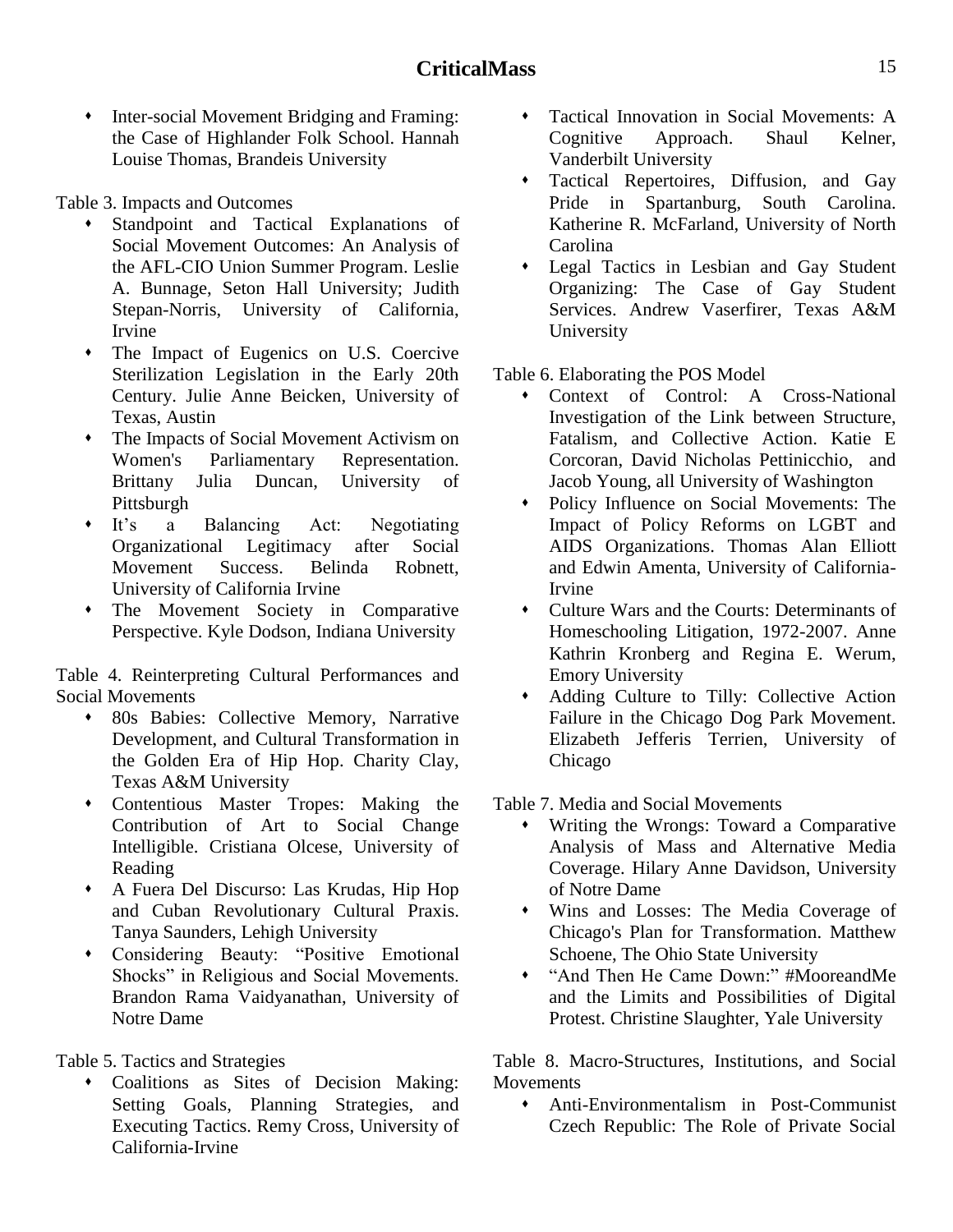Control Actors. Alison E. Adams and Thomas E. Shriver, Oklahoma State University

- From Blood to Sex: The Expansion and Transformation of the AIDS Movement in China, 2004-2009. Yan Long, University of Michigan
- The Faculty Activist: Causes, Consequences and Concerns. John W. Mohr, University of California-Santa Barbara; Sarah Fenstermaker University of California-Santa Barbara; Debra Guckenheimer Bowdoin College; Joseph Castro, University of California, San Francisco
- Democracy as a Learning Process: Organizational Dilemmas in Social Movements and the Left. Federico M. Rossi, European University Institute
- Corporate Activism as a Response to Societal Contention. Edward T. Walker, University of Michigan

Table 9. Mobilization and State Repression

- Militant Movements in Taiwanese Democratization. Andy Scott Chang, University of California, Berkeley
- Explaining Repressive Coverage of Protest Events in an Authoritarian Context. Paul Yunsik Chang, Stanford University and Alex S. Vitale, Brooklyn College
- Tumultuous Democratization. Ali Kadivar, University of North Carolina at Chapel Hill
- Bulls on Parade: A Case for the Theoretical Refinement of Repression in Social Movement Studies. Dana M. Moss, University of California – Irvine
- The Structural Sources of Variability in Protest Policing: Evidence from Major U.S. Cities, 1996-2006. Patrick S. Rafail, Pennsylvania State University

Table 10. Feminism and Women's Movements

- The Power of Boycotts: Understanding "Don't Buy Where You Can't Work" as a Women's Movement. Nicole Marie Brown, University of Illinois Urbana-Champaign
- Where Have All The Feminists Gone? Erin Maurer, CUNY Graduate Center
- Democratic Elitism: The Cultural Logic of the French Feminists' Abortion Manifesto.

Benjamin Aldrich Moodie, University of California, Berkeley

• Riot Grrrl Activism 15 Years Later: Conceptualizing Movement Longevity. Chelsea Starr, Minot State University

Table 11. Social Ties and Protest Participation

- Protest Participation in Africa: The Role of Deprivation, Strain, and Biographical Availability. Bryant Crubaugh, University of Notre Dame
- Cross-Cutting Ties and Differential Recruitment: Mexican American Protest-Participation and Social Ties to Whites. Stacy M Keogh, University of New Mexico; Wayne Santoro, University of Iowa
- Longitudinal Network Analysis of Political Mobilization: Korean Political Activists Network 1875-1945. Eun Kyong Shin, Columbia University
- Poverty, Clientelism, and Spontaneity in Protest Participation: Micromobilization in Sub-Saharan Africa, Ana Velitchkova, University of Notre Dame

Table 12. Collective Behavior and Mobilization

- Why Americans Are Not Getting the Message: Social Movement Theory for Financial Regulation. Alicia Eads, Cornell University
- Schemas, Cognitive Social Science, and Blending in Social Movements: The Case of Environmental Activists. Nehal A. Patel, University of Michigan-Dearborn
- Toward a Theory of Readiness for Community Organizing. Ruth Wageman, Harvard University; Erin McFee, Harvard Business School; Anthony Callahan, Organizing for Health; Kate B. Hilton, Organizing for Health
- Flashmobs as Collective Behavior: Political and Expressive Motivations for College Students' Participation. Mark Wolfson, Eun-Young Song, and Kathleen Egan, all Wake Forest University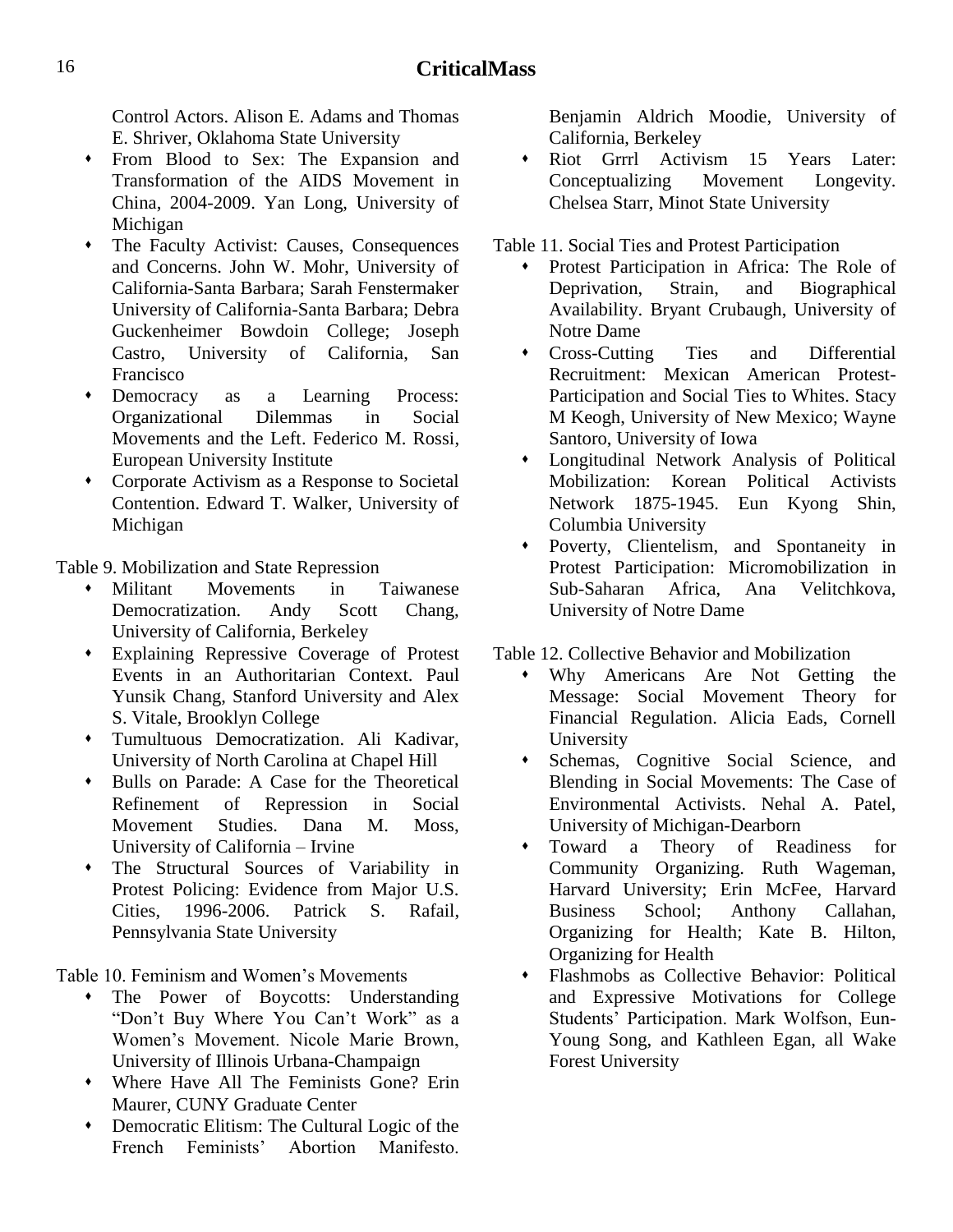Table 13. POS, Resistance, and Mobilization

Session Organizer: Mary Clare Burke (University of Connecticut)

- ―No American Beef:‖ The Causes of a U.S. Ally's Anti-American Protests. Jung-eun Lee, University of Southern California
- Fragmented Authoritarianism and Social Protests in China: A Case Study of Resistance to Privatizing a Hospital. Yao Li, The Johns Hopkins University
- More than Risk: Explaining Mobilization and Non-mobilization in Communities Facing Energy Infrastructure Proposals. Hilary Schaffer Boudet and Rachel Lindenberg, Stanford University

### **Monday, August 22, 11:30 AM-12:10 PM CBSM Business Meeting**

#### **Monday, August 22, 12:30-2:10 PM**

#### **Plenary Session: Fifty Years of Advances in Social Movement Research**

Organizer: Mayer N. Zald, University of Michigan

- From Copernicus to Ptolemy: On the Perils of Movement Centric Scholarship
- What Goes Around Comes Around, But Rarely in the Same Form. David A. Snow, University of California-Irvine
- Social Movements and Emotions. Erika M. Summers-Effler, University of Notre Dame

#### **Monday, August 22, 2:30-4:10 PM**

#### **Invited Session—Street Demonstrations: Changing Dynamics of Contention**

Organizer: Bert Klandermans and Jacquelien van Stekelenburg, VU University Amsterdam

- Studying Street Demonstrations: Some Answer and More Questions. Olivier Fillieule, University of Lausanne
- Repertoires of Collective Street Actions in the 1960s, 1970s, and 1980s. Clark McPhail, University of Illinois, Urbana-Champaign
- Contemporary Social Protest and Street Demonstrations in the United States. Dana R. Fisher, University of Maryland.
- How Socio-Political Context Influences Emotional Responses of Protestors. Dunya van Troost, Bert Klandermans, Jacquelien van Stekelenburg, all VU University Amsterdam

#### **Monday, August 22, 4:30-6:10 PM**

#### **Section Session—Contentious (and Other) Responses to the Great Recession**

Organizer: Jeff Goodwin, New York University

- Aligned Frames? The Basis of Political Actions Against Offshoring in West Virginia and Austria. Markus Hadler and Jeffrey McKay, Marshall University
- Social Dialog Responses to the Financial Crisis: A Boolean Analysis. Lucio Baccaro, University of Geneva
- The Dialectics of Institutionalization: The Development of Community and Labor Organizing in New York City. John D. Krinsky, City University of New York-City College
- Why SMOs Were Treated Differently in Newspapers During the Great Depression and Great Recession. Edwin Amenta, University of California-Irvine

#### **Monday, August 22, 4:30-6:10 PM**

#### **Medical Sociology Roundtables: Table 9, Health Social Movements**

- Conflicted Alliances: Fat/Size-Acceptance Advocates and Activists in the Context of the ―Obesity Epidemic.‖ Carla A. Pfeffer and Christabel L. Rogalin, Purdue University North Central
- Creating Healthy Clinics: Collective Action, Social Capital, and the Governance of Community Health Centers. Richard K. Scotch, University of Texas Dallas; Kristine Lykens, School of Public Health University of North Texas Health Science Center; Gilbert Gonzalez, School of Public Health University of Minnesota
- Paths to Policy Implementation: Differential Paths of Needle Exchange and Housing First Programs. Abigail Olsen and Nathan D. Wright, Bryn Mawr College
- The HIV Prevention Field in Two Regimes: Analyzing Institutional Practices in Relation to Black Mobilization. Kevin M. Moseby, University of California San Diego
- Autism Health Social Movements and the Production of Genetic Knowledge. Jennifer S. Singh, University of California San Francisco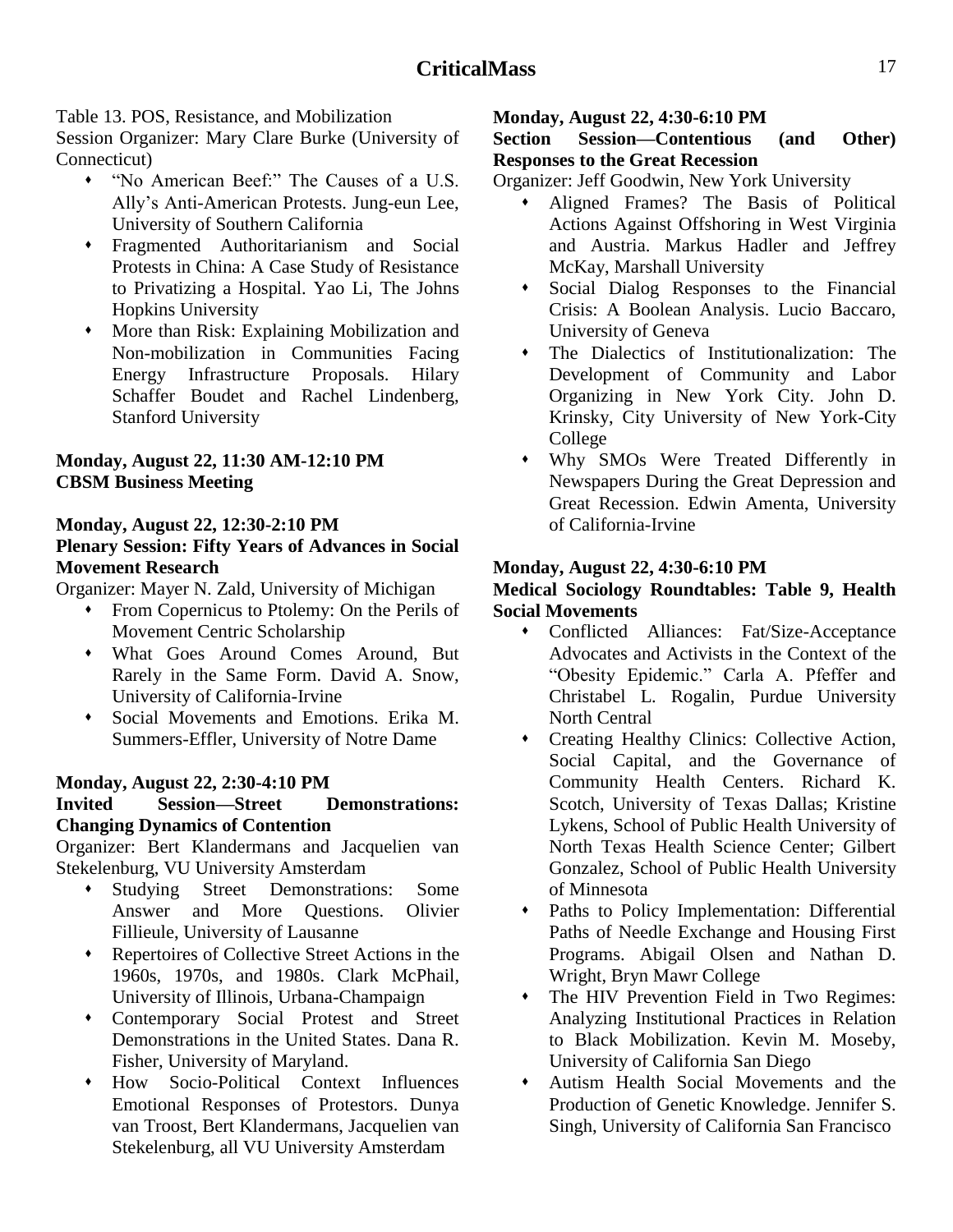**Monday, August 22, 6:30-8:30 PM Joint Reception, CBSM & Section on Sexualities** Erotic Heritage Museum, 3275 Industrial Road

# **Tuesday, August 23, 8:30-10:10 Am**

## **What to Do? A Focus on Social Movement Organizers and Strategy**

Organizer: Jacquelien van Stekelenburg, VU University Amsterdam

- Radical Needs and the Formation of a Practical-Community: Marginal and Radical Movements in the Contemporary Counter-Culture. Marcelo Frediani, Paris VIII-Vincennes
- Tactical Interactions Between Youth Movements and Incumbent Governments in Post-Communist States. Olena Nikolayenko, Fordham University
- The Search for Self-Fulfillment: How Individualism Undermines Community Organizing. Rachel Rybaczuk, University of Massachusetts-Amherst
- What to Do When There's a Strike? Group Norms and Willingness to Participate in Strikes. Agnes Akkerman, Marieke Born, and Rene Torenvlied, all Utrecht University

Discussant: Marije Elvira Boekkooi, Vrije Universiteit, Amsterdam

## **Tuesday, August 23, 8:30-10:10 AM**

#### **New Technologies of Protest and Political Mobilization**

Organizer: David A. Snow, University of California Irvine

Presider: Francesca Polletta, University of California Irvine

- The 2008 Presidential Election and New Digital Technologies: Grassroots Empowerment or Elite Control? Victoria L. Carty, Chapman University
- From Twitter to Online Petitioning: Comparing Styles of Online Protest Mobilization. Jennifer Earl, University of California Santa Barbara
- Form, Feeling, and Force in Digital Activism. Guobin Yang, Barnard College

Discussant: Francesca Polletta, University of California Irvine

#### **Tuesday, August 23, 8:30-10:10 AM Nonviolent Strategies and Tactics**

Organizer and Presider: Lester R. Kurtz, George Mason University

Panelists: Stephen Zunes, University of San Francisco; Erica Chenoweth, Wesleyan University; Jeff Goodwin, New York University; Sharon Erickson Nepstad, University of New Mexico

Discussant: Lester R. Kurtz, George Mason University

#### **Tuesday, August 23, 8:30-10:10 AM Culture Roundtables: Political Activism**

- Modernization, Democracy, and Identity Debates: Globalization and 'Alternative Youth' in Turkey. Selen Yanmaz, Boston College
- Resonance in Public Action: Mapping the Microstructure of Political Opportunity. Dmitri S. Seals, University of California Berkeley
- The Role of Anekdoty in Constructing Politicized Collective Identity. Michelle Hannah Smirnova, University of Maryland
- ‗Data Drives the Movement:' Embedded Experts in Housing Advocacy. Mark Stephen Treskon, New York University
- ―When a Liberal Cries, an Angel Gets Her Wings:" Boundaries and Identity in Activism. Todd Nicholas Fuist, Loyola University

#### **Tuesday, August 23, 10:30 AM-12:10 PM Section Session—Disengaging From Activism**

Organizer: Gilda Zwerman, State University of NY

- From the Balconies to the Barricades, and Back? Trajectories of Participation in Contentious Politics. Catherine J. Corrigall-Brown, University of British Columbia
- Who Stays and Who Leaves? Explaining Disengagement from Humanitarian Activism. Kraig Beyerlein, University of Notre Dame; Catherine Hoegeman and Laura Hunter, University of Arizona
- The Rise and Fall of the "Little Red Book" in Columbia. Louis Edgar Esparza, University of Denver

Discussant: Bert Klandermans, VU University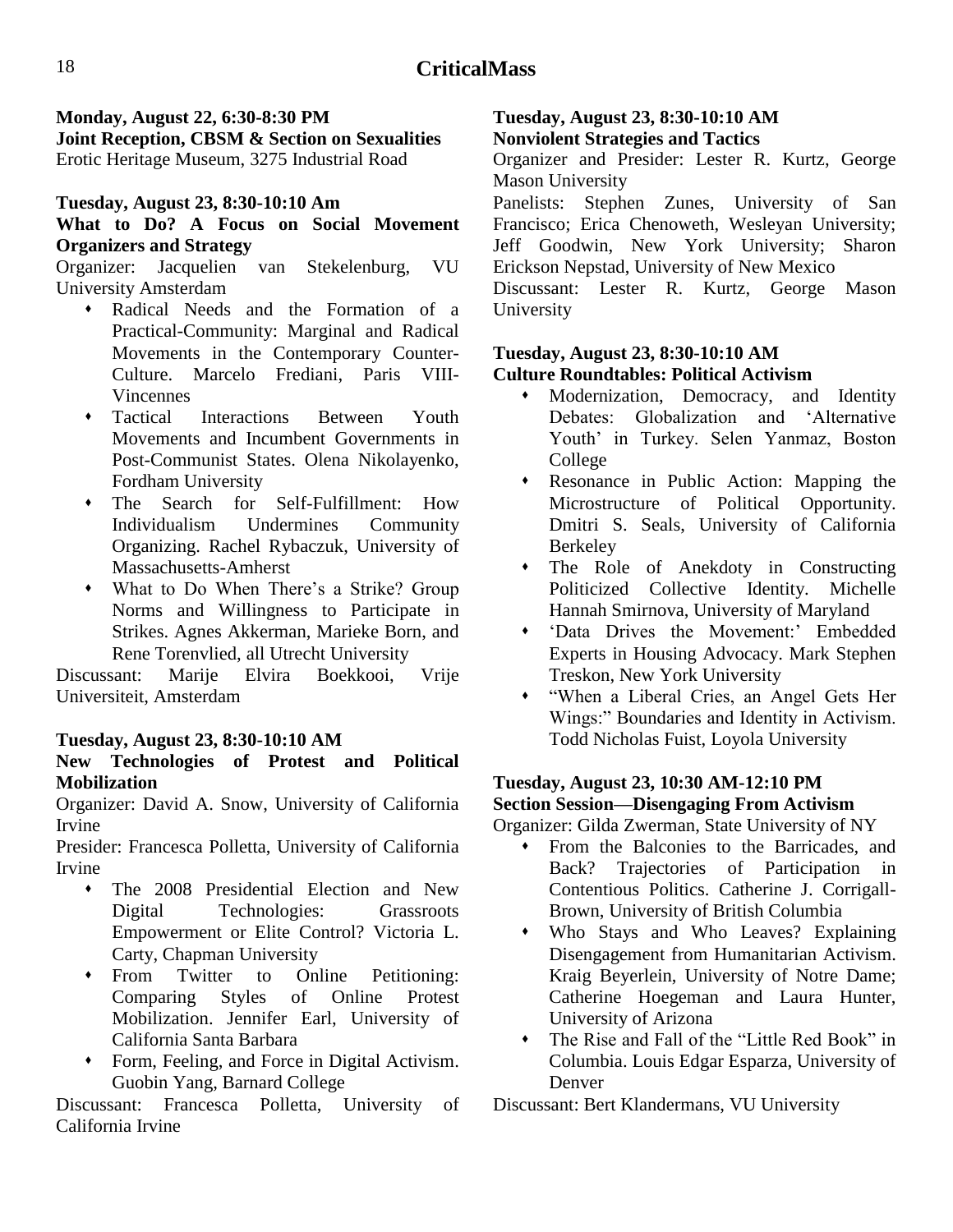#### **Tuesday, August 23, 10:30 AM-12:10 PM Privacy in the Digital Age 1: Law, Culture, and Contention** (cosponsored by CBSM, Culture, and Communications and Information Technology) Organizer: Francesca Polletta, University of California Irvine; Stephen Valocchi, Trinity College Presider: John Sutton, University of California

- Achieving Privacy in Public Social Media. Danah Boyd, Microsoft Research
- Private Protest? Public and Private Engagement Online. Jennifer Earl, University of California Santa Barbara; Jayson Hunt, Washington State University
- Doing Privacy. Christina Nippert-Eng, Illinois Institute of Technology
- Not by Privacy Alone: The Need for Normative Framework Linking Privacy and Publicity. Gary T. Marx, Massachusetts Institute of Technology

Discussant: Francesca Polletta, University of California Irvine

#### **Tuesday, August 23, 10:30 AM-12:10 PM**

#### **Author Meets Critics Session.** *Moving Politics: Emotion and ACT UP's Fight Against AIDS***.**

Organizer: Erika M. Summers-Effler, University of Notre Dame

Author: Deborah B. Gould, University of California Santa Cruz

#### **Tuesday, August 23, 2:30-4:10 PM Media Sociology II**

Organizer and Presider: Rodney D. Benson, New York University

- Mass Media and "Moral Shocks:" The Radical Flank Effect in Media Coverage of Protests. Erin Evans, University of California-Irvine
- The Bureaucratic Nature of News Websites and Online Activism in China. Fen Jennifer Lin and Xinzhi Zhang, City University of Hong Kong
- Visual Landscapes and the Abortion Issue. Deana Rholinger and Jesse Ross Klein, Florida State University
- Pundit Wars: A Cultural Pragmatic Theory of News Talk Programs. Samuel Matthew Claster, Edinboro University-Pennsylvania

Discussant: Ronald N. Jacobs, University at Albany

# <span id="page-18-0"></span>**Calls for Papers, Awards, Positions, and Other Opportunities**

# *Calls for Papers*

#### *Research in Social Movements, Conflicts and Change, Volume 34*

*Research in Social Movements, Conflicts and Change*, a peer-reviewed volume published by Emerald Group Publishing, encourages submissions for Volume 34 of the series. This volume will have a thematic focus on nonviolent civil resistance and will be guest edited by Lester Kurtz (George Mason University) and Sharon Erickson Nepstad (University of New Mexico). We encourage submissions on the following topics: variations of nonviolent strategies, the effects of repression on nonviolent movements, reasons for the recent rise of nonviolent revolutions, factors shaping the outcome of nonviolent struggles, and the international diffusion of nonviolent methods.

*Research in Social Movements, Conflicts and Change* (RSMCC) is a fully peer-reviewed series of original research that has been published annually for over 30 years. We continue to publish the work of many of the leading scholars in social movements, social change, and peace and conflict studies. Although RSMCC enjoys a wide library subscription base for the book versions, all volumes are now published both in book form and are also available online to subscribing libraries through Emerald Insight. This ensures wider distribution and easier online access to your scholarship while maintaining the esteemed book series at the same time. RSMCC boasts quick turn-around times, generally communicating peer reviewed-informed decisions within 10-12 weeks of receipt of submissions.

To be considered for inclusion in Volume 34, papers should arrive by **October 1, 2011**. Send submissions as a WORD document attached to an email to BOTH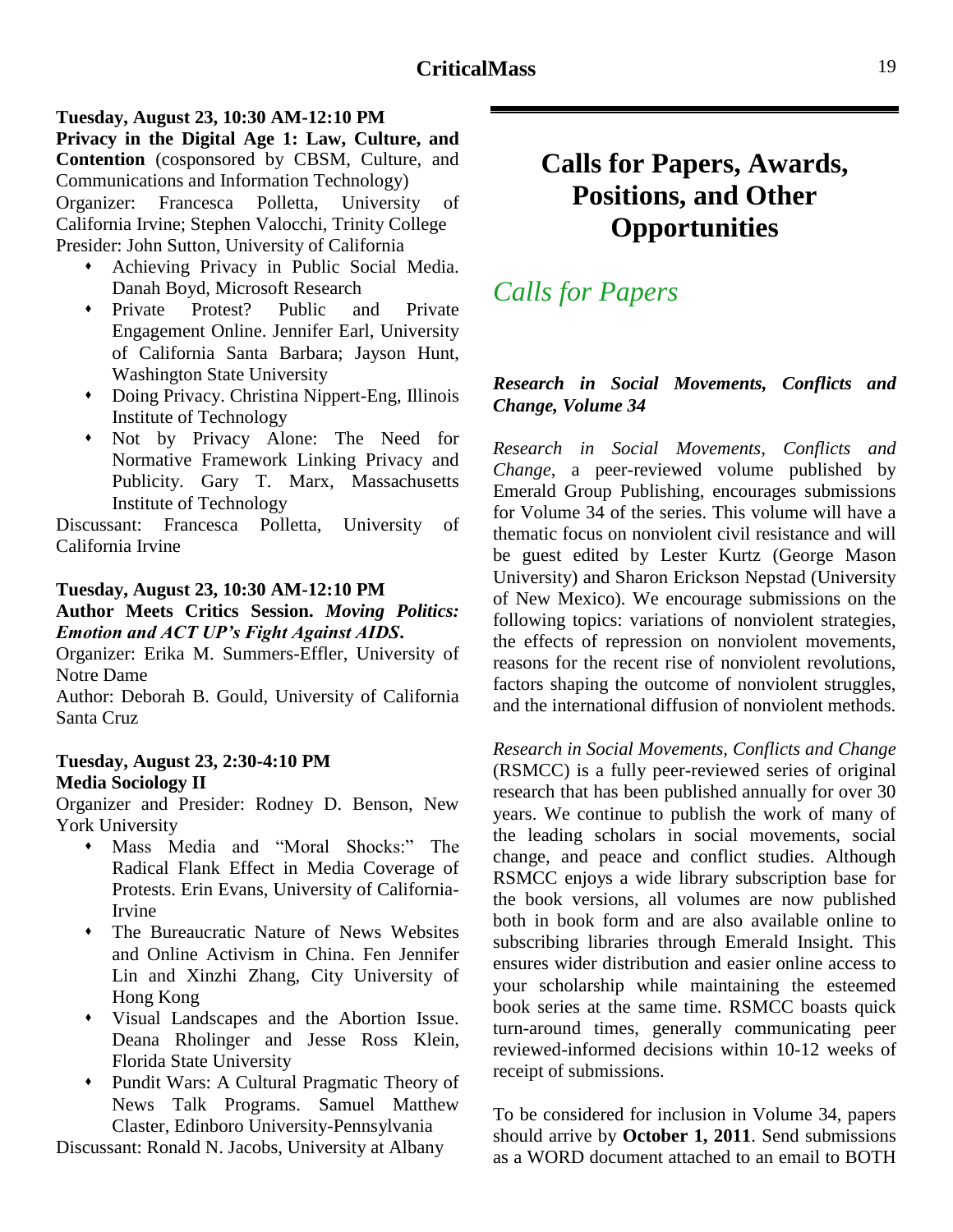Lester Kurtz and Sharon Erickson Nepstad, guest RSMCC editors for Volume 34, at [lkurtz@gmu.edu](mailto:lkurtz@gmu.edu) and [nepstad@unm.edu.](mailto:Nepstad@unm.edu) Remove all self-references (in text and in bibliography) save for on the title page, which should include full contact information for all authors. Include the paper's title and the abstract on the first page of the text itself. For initial submissions, any standard social science in-text citation and bibliographic system is acceptable.

For more information, please visit the RSMCC [homepage.](http://www.emeraldinsight.com/products/books/series.htm?id=0163-786X)

#### **Call for Contributors**: **Agitation with a Smile: The Legacies of Howard Zinn and the Future of Activism**

Edited by Stephen Bird, Clarkson University [\(sbird@clarkson.edu\)](mailto:sbird@clarkson.edu); Adam Silver, Emmanuel College [\(adammsilver@gmail.com\)](mailto:adammsilver@gmail.com); and Joshua Yesnowitz, Boston University (jcyesnow@bu.edu)

Deadline for submitting chapter proposals: May 10, 2011. Length of proposal: 600-1000 words. Chapter proposals should be sent to any of the three editors. Chapter proposals will be reviewed by June 1, 2011 and invitations for complete chapters will then be extended. Completed chapters will have an August 2011 deadline.

With Howard Zinn's passing in 2010, this project will begin the process of reassessing his legacy as an activist, scholar, and public intellectual. We argue that three spheres of attention need to be addressed in this reappraisal of life and work: **action**, **academia**, and **arts and culture**. Our examination focuses on five themes that emerge from these spheres: **direct democracy**, **disobedience**, **the danger of neutrality**, **dual convictions**, and **disposition**. Our analysis originates from a need to understand Zinn's contributions for a younger generation, and to explain the significance of his research and actions in the context of a world full of political struggle and possibility.

All ideas are welcome which engage the themes and issues discussed in this broad description. The project is multi-disciplinary – within political science and beyond it. We welcome submissions from historians, sociologists, communications and media studies scholars, American studies practitioners, theater and cultural critics, legal studies theorists, as well as submissions from activists and organizers. Within political science we expect submissions from scholars in social movements, political theory, radical politics, democratic governance, race, class, and gender studies, legal theory, and other subdisciplines.

We are especially interested in receiving proposals addressing the following topics: Zinn as historian: the importance of social history and the influence of revisionism to the discipline; Zinn and academia: the role(s) of the academic in a democratic society; Zinn and the arts: how drama, theater, and popular culture may be used as political vehicles; Zinn as political philosopher: a consideration of Zinn's contributions to democratic theory and/or social science epistemology; Zinn as cosmopolitan: the international impact of scholarship and global reach of his voice; Zinnian thought in a world without Zinn: the relevance of Zinn's approaches to activism in the context of globalization and digital media.

The editors are former (and one current) PhD students in Boston University's Political Science Department where Howard Zinn became Professor Emeritus in 1988. While Zinn was rarely there, Boston University was appealing in part because of Zinn's association with the institution; the editors felt admiration for many parts of his history, activism, ideas, writing, and humanistic optimism. The approach of this volume aims to be neither fawning nor unduly critical, unlike many discussions of Zinn in the popular cultural milieu. There are complexities as well as contradictions throughout his work and some of Zinn's ideas may not age as well as he did. The concern is with history not hagiography, analysis for the future, not animus. Second, Zinn might well have had some criticism for a project such as this one. His concern was that "we publish while others perish" and that an academic's time would be better spent working to change the world. However, we believe that a systematic reevaluation of Zinn's approaches is needed. We hope this text will provide a useful appraisal of Zinn's political thought and situates his efforts in a contemporary context, looking toward the nature of activism and dissent in the future.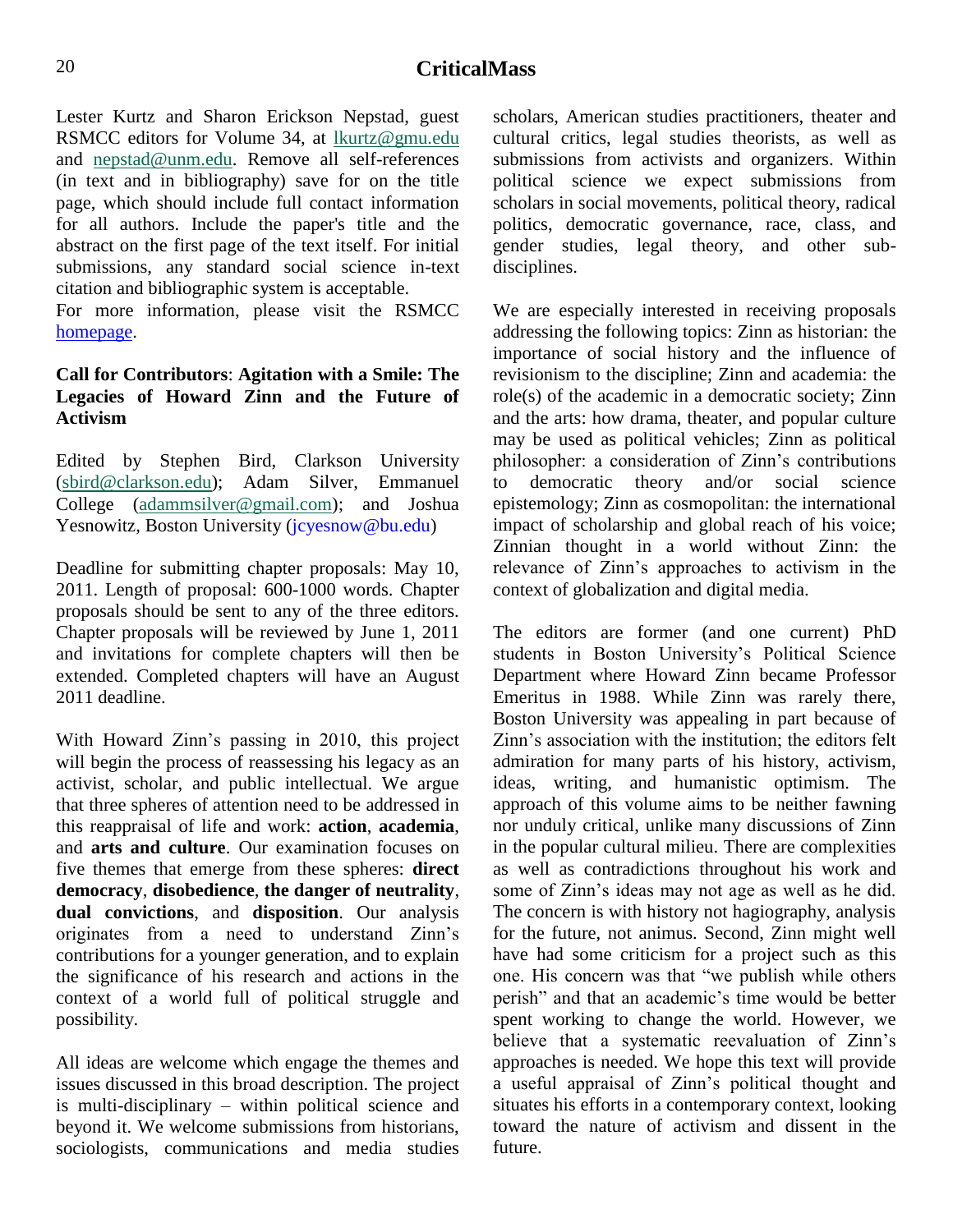Encouragingly, there has been unsolicited interest in the project by multiple publishers. An introductory chapter is available that discusses the thematic framework in much greater detail. Please contact the editors to obtain the full manuscript. In addition, please do not hesitate to contact the editors with any ideas, questions, or concerns. The editors encourage recipients of this call for contributors to distribute it widely to colleagues and other interested parties.

# *Other Opportunities*

#### **Back Issues of Critical Mass Available**

My name is Jerry M. Lewis and I was one of the founders of the section. I have hard copies of "Critical Mass" from early on. I would be happy to send them to any member of the section that wants them. Could you put an annoucement to that effect in the Spring issue of Critical Mass.

Jerry M. Lewis, Sociology, Kent State Kent, Ohio 44242. Email: [jlewis@kent.edu,](mailto:jlewis@kent.edu) Telephone: 330-672- 2708

#### **This Week in Sociology**

Announcing the launch of a new on-line magazine, *This Week in Sociology* [*TWS*]. Each week we will feature five or six pieces that bring the Sociological Imagination into real time. We believe that TWS will be an exciting and useful tool for students learning about sociology, for faculty teaching sociology, and for anyone who would like to embrace the contemporary world in an intellectually serious and engaged way. Check us out at [www.thisweekinsociology.com;](http://www.thisweekinsociology.com/) for more information, contact Cory Dolgan at [cdolgon@stonehill.edu](mailto:cdolgon@stonehill.edu)

#### **ASA Consumer Studies Research Network Conference: ―The Crisis and Contradictions of Consumption‖**

August 19, 2011, University of Nevada Las Vegas, Flora Dugan Humanities Building. Registration at: <https://www.brownpapertickets.com/event/170225>

*Preliminary Program* 8:00: Registration/Refreshments

8:30-10:10: Living With/In the Contradictions Presider: Janet Lorenzen, Rutgers University Papers:

- Consuming Financial Products as Political Contestation, Fernando Elichirigoity, University of Illinois at Urbana-Champaign
- To Owe Is To Own: Homeownership as a Metaphor for the American Mortgage, Jane Zavisca, University of Arizona
- Keeping up Appearances, or Just Keeping Afloat? How and Why American Households Lose Wealth, Jeff Lundy, University Of California, San Diego
- Shopping for the Good Life? Making Sense of ―Common Sense" Contradictions, Sergio A. Cabrera, University of Texas at Austin
- The Cultural Tastes of Brazilian Elites, Danielle Hedegard, University of Arizona

10:30-12:00: Shopping, Space and Identity Presider: J. Michael Ryan, University of Maryland Papers:

- Commercial Architecture, Urban Design and Consumption in Modern Western India, Arafaat A. Valiani, Williams College
- Music and Sound in Restaurant Fine Dining, John T. Lang, Occidental College
- Middle Class and Teenage Identity Formation: Youth Discourses and Practices in a Santiago, Chile Mallm Joel Stillerman, Grand Valley State University; Rodrigo Salcedo, Universidad Catolica del Maule, Chile
- Luxury China: Guanxi, Miss Du, and Little Emperors, Markella B. Rutherford, Wellesley College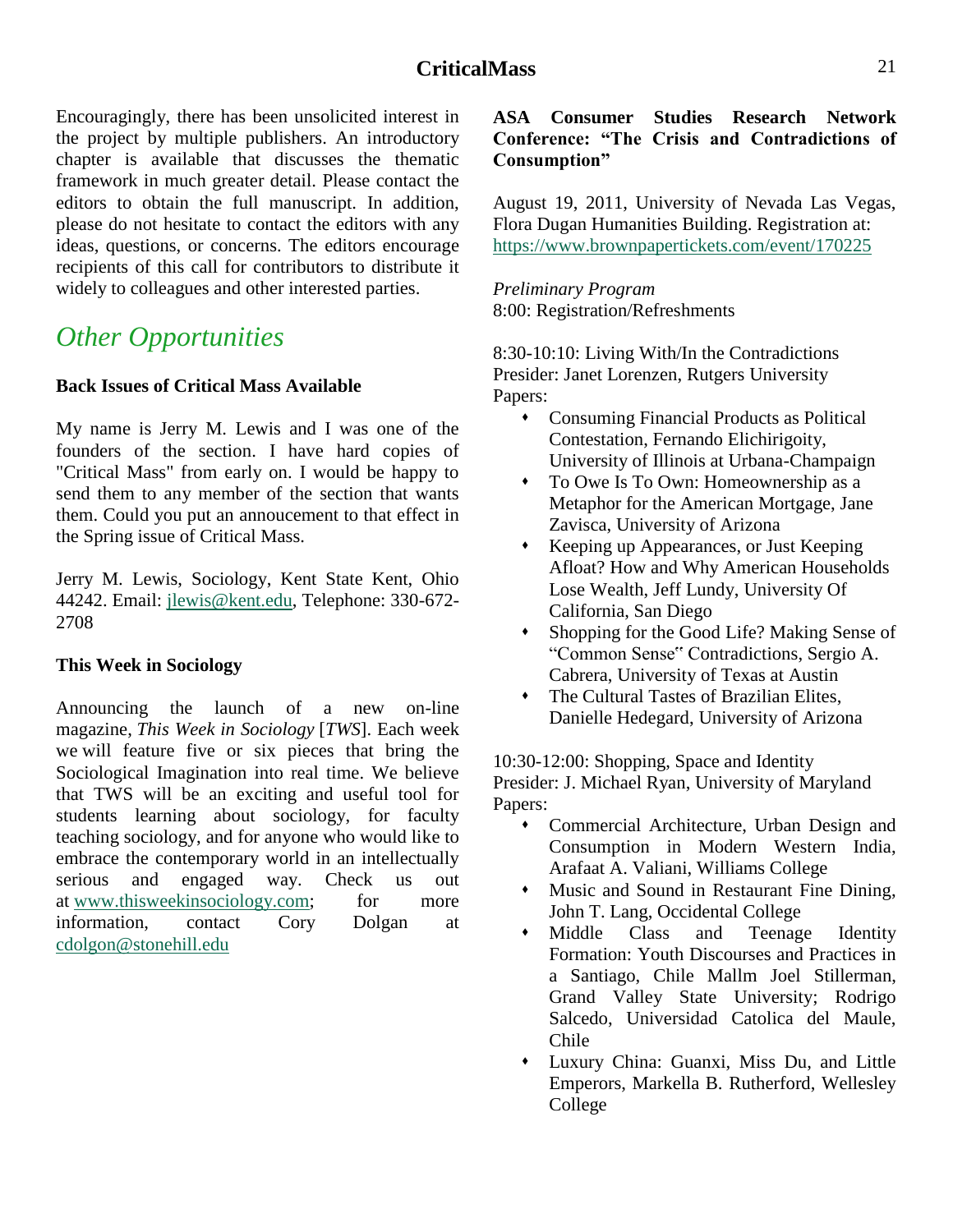12:00-1:00 Lunch (provided)

1:00-2:20: Doctoral Workshops

Ethical/Conscientious Consumption

Presider and Discussant: Josée Johnston, University of Toronto

Participants: Ethan Schoolman, University of Michigan; Sara Skiles, University of Notre Dame; Sergio Cabrera, University of Texas at Austin

Symbolic Boundaries and Inequalities

Presider and Discussant: Jane Zavisca, University of Arizona

Participants; Nicole Brown, University of Illinois at Urbana-Champaign; Annmarie S. van Altena, Loyola University Chicago; Janet Lorenzen, Rutgers University

2:40-4:10: Politics and Needs in Commercial Life Presider: Zsuzsanna Vargha, London School of Economics and Political Science

Papers:

- Consumer Culture: A Consideration of Value, Kerry McCall, Institute of Art, Design and Technology Dublin, Ireland
- The "Civilizing Missions" of Global Capital: "Fresh and Easy" Governance in Southern California, Rebecca Gresh, University of Illinois at Urbana-Champaign
- Normalizing the White Wedding: Emotion, Consumption, and Female-Centered Social Networks, Patricia Arend, Southern Connecticut State University
- Why Cook? A Study Of Cookbooks, Celebrity Chefs And Persona-Based Brands, Josée Johnston, University of Toronto
- Spectacular Market Growth: Media Spectacles Increasing Total Market Demand, Thomas Burr, Illinois State University

4:30-5:50: Spotlight Panel: The Crisis and Contradictions of Consumption

Moderator: Joel Stillerman, Grand Valley State University

Participants: Robert Manning, Responsible Debt Relief Institute; George Ritzer, University of Maryland

#### **The 2011 Summer Institute in Political Psychology at Stanford University, July 10 – July 29, 2011**

Applications are being accepted now for the 19<sup>th</sup> Annual Summer Institute in Political Psychology, to be held at Stanford University July 10-29, 2011. The SIPP program takes up to 60 participants.

The Summer Institute offers 3 weeks of intensive training in political psychology. Political psychology is an exciting and thriving field that explores the origins of political behavior and the causes of political events, with a special focus on the psychological mechanisms at work. Research findings in political psychology advance basic theory of human social interaction and social organizations and are an important basis for political decisionmaking in practice.

SIPP was founded in 1991 at Ohio State University, and Stanford has hosted SIPP since 2005, with support from Stanford University and from the National Science Foundation. Hundreds of participants have attended SIPP during these years. The 2011 SIPP curriculum is designed to (1) provide broad exposure to theories, empirical findings, and research traditions; (2) illustrate successful crossdisciplinary research and integration; (3) enhance methodological pluralism; and (4) strengthen networks among scholars from around the world.

SIPP activities will include lectures by world-class faculty, discussion groups, research/interest group meetings, group projects, and an array of social activities. Some of the topics covered in past SIPP programs include race relations, conflict and dispute resolution, voting and elections, international conflict, decision-making by political elites, moral disengagement and violence, social networks, activism and social protest, political socialization, and justice.

In 2011, SIPP will accept up to 60 participants, including graduate students, faculty, professionals, and advanced undergraduates. For detailed information and to apply, visit this website: [http://www.stanford.edu/group/sipp.](http://www.stanford.edu/group/sipp) Applicants are accepted on a rolling basis until all slots are filled, so applying soon maximizes chances of acceptance.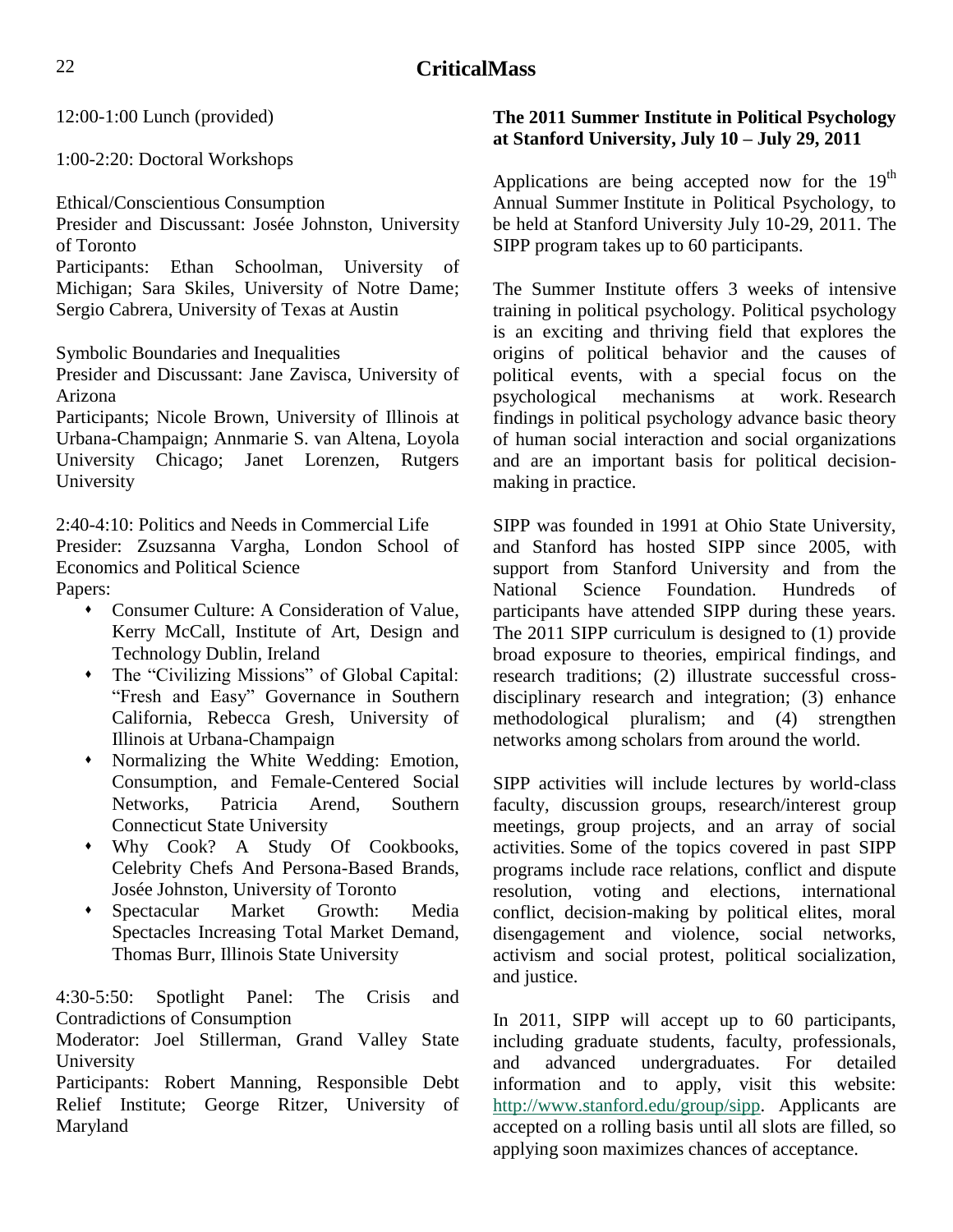#### **Call for Nominations: 2011 Mario Savio Young Activist Award**

The Board of Directors of the Mario Savio Memorial Lecture and Young Activist Award invites you to nominate a candidate for the  $14<sup>th</sup>$  Annual Young Activist Award. The award this year carries a cash prize of \$6,000, divided equally between the prize winner and his or her organization.

This award is presented to a young person (or persons) with a deep commitment to human rights and social justice and a proven ability to transform this commitment into effective action. The nominees should have demonstrated leadership ability, creativity and integrity. Candidates must be:

- Between the ages of 16 and 26;
- Engaged in activism for social change, promoting the values of peace, human rights, economic or social justice, or freedom of expression; this year, *preference will be given to activism for economic justice*, broadly interpreted;
- Acting within the context of an organization, social movement, or larger community effort;
- Considered an inspirational leader or motivating force by others in that context;
- Work centered in the United States; and
- Able to attend award ceremony in Berkeley, CA (Nov. 15; expenses paid).

Preference will be given to candidates who have not yet been widely recognized and who do not have personal privilege or a strong institutional base of support. This award honors the late Mario Savio (1942-1996), who came to national prominence as a spokesperson for the Berkeley Free Speech Movement in 1964. His moral clarity, his eloquence, and his democratic style of leadership impelled thousands of his fellow Berkeley students to struggle for, and win, more political freedom, inspiring a generation of student activism. Savio remained a lifelong fighter for human rights and social justice.

Nominations are due by June 30, 2011. Nomination forms and additional information are available at [http://www.savio.org](http://www.savio.org/) or e-mail [savio@sonic.net.](mailto:savio@sonic.net)

# **INTRODUCING the new CBSM Section Webmaster**

My name is Justin Farrell and I am 2nd year doctoral student in Sociology at Notre Dame. I am active in the Center for the Study of Social Movements here at Notre Dame, as well as with our associated journal, *Mobilization*. Before coming to graduate school, I owned and operated a web development company in Omaha, Nebraska. I'm excited about the opportunity to be the webmaster for the CBSM. Please send all web postings and updates to me at: [farrell.72@nd.edu](mailto:farrell.72@nd.edu)

#### **Journal of Women's History Feature: Remembrance of Activists**

The new website for the *Journal of Women's History* features remembrances of the activists Dorothy Height and Pat Cody (the former with a snippet of audio from one of her last interviews). [http://bingdev.binghamton.edu/jwh/?page\\_id=347](http://bingdev.binghamton.edu/jwh/?page_id=347)